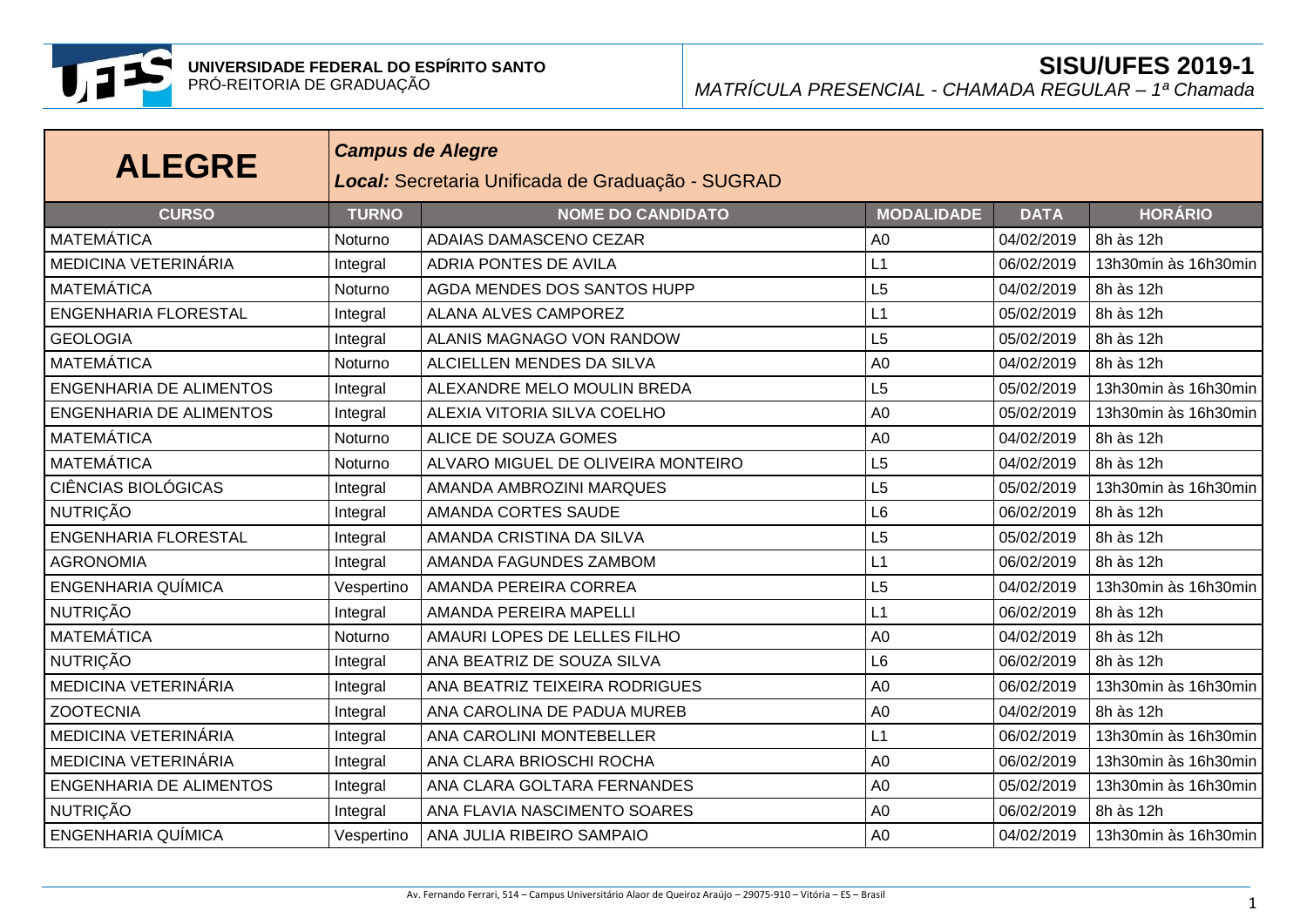

| <b>ALEGRE</b>                  | <b>Campus de Alegre</b><br>Local: Secretaria Unificada de Graduação - SUGRAD |                                     |                   |             |                      |  |  |  |
|--------------------------------|------------------------------------------------------------------------------|-------------------------------------|-------------------|-------------|----------------------|--|--|--|
| <b>CURSO</b>                   | <b>TURNO</b>                                                                 | <b>NOME DO CANDIDATO</b>            | <b>MODALIDADE</b> | <b>DATA</b> | <b>HORÁRIO</b>       |  |  |  |
| <b>NUTRIÇÃO</b>                | Integral                                                                     | ANA KAROLINA ABREU ALMEIDA DE SOUZA | L5                | 06/02/2019  | 8h às 12h            |  |  |  |
| <b>AGRONOMIA</b>               | Integral                                                                     | ANA KAROLYNA RODRIGUES DE OLIVEIRA  | L6                | 06/02/2019  | 8h às 12h            |  |  |  |
| <b>GEOLOGIA</b>                | Integral                                                                     | ANA LIVIA ALVES MOREIRA             | L <sub>6</sub>    | 05/02/2019  | 8h às 12h            |  |  |  |
| <b>ENGENHARIA DE ALIMENTOS</b> | Integral                                                                     | ANA LUISA HORSTH                    | A <sub>0</sub>    | 05/02/2019  | 13h30min às 16h30min |  |  |  |
| <b>ENGENHARIA QUÍMICA</b>      | Vespertino                                                                   | ANA PAULA DA SILVA RIBEIRO          | A <sub>0</sub>    | 04/02/2019  | 13h30min às 16h30min |  |  |  |
| <b>ENGENHARIA DE ALIMENTOS</b> | Integral                                                                     | ANA PAULA DE SOUZA SALES            | L <sub>6</sub>    | 05/02/2019  | 13h30min às 16h30min |  |  |  |
| <b>ZOOTECNIA</b>               | Integral                                                                     | ANA RITA RENA MISAEL DE OLIVEIRA    | L <sub>6</sub>    | 04/02/2019  | 8h às 12h            |  |  |  |
| <b>CIÊNCIAS BIOLÓGICAS</b>     | Integral                                                                     | ANA STHER LACERDA                   | A <sub>0</sub>    | 05/02/2019  | 13h30min às 16h30min |  |  |  |
| MEDICINA VETERINÁRIA           | Integral                                                                     | ANANDA ANDRADE BRAGA                | A <sub>0</sub>    | 06/02/2019  | 13h30min às 16h30min |  |  |  |
| <b>AGRONOMIA</b>               | Integral                                                                     | ANDRESSA BUGER PETERLE              | A <sub>0</sub>    | 06/02/2019  | 8h às 12h            |  |  |  |
| MEDICINA VETERINÁRIA           | Integral                                                                     | ANNA BEATRIZ NOBRE DE SOUZA         | L <sub>2</sub>    | 06/02/2019  | 13h30min às 16h30min |  |  |  |
| MEDICINA VETERINÁRIA           | Integral                                                                     | ANNA LUISA ALVES VIANA              | L <sub>6</sub>    | 06/02/2019  | 13h30min às 16h30min |  |  |  |
| <b>ZOOTECNIA</b>               | Integral                                                                     | ARIOVALDO CARVALHO CAIRES NETO      | A <sub>0</sub>    | 04/02/2019  | 8h às 12h            |  |  |  |
| <b>ENGENHARIA DE ALIMENTOS</b> | Integral                                                                     | ARTHUR ALMEIDA STORCH               | A <sub>0</sub>    | 05/02/2019  | 13h30min às 16h30min |  |  |  |
| <b>CIÊNCIAS BIOLÓGICAS</b>     | Integral                                                                     | ARTHUR AMANCIO MARTINS BARTOLI      | A <sub>0</sub>    | 05/02/2019  | 13h30min às 16h30min |  |  |  |
| <b>GEOLOGIA</b>                | Integral                                                                     | <b>ARTHUR FERREIRA SILVA</b>        | A <sub>0</sub>    | 05/02/2019  | 8h às 12h            |  |  |  |
| MEDICINA VETERINÁRIA           | Integral                                                                     | <b>ARTHUR FILIPE ALVES SOARES</b>   | L1                | 06/02/2019  | 13h30min às 16h30min |  |  |  |
| <b>GEOLOGIA</b>                | Integral                                                                     | <b>ARTHUR MARIANO SOARES</b>        | L5                | 05/02/2019  | 8h às 12h            |  |  |  |
| <b>MATEMÁTICA</b>              | Noturno                                                                      | ARTHUR ROSA BARBOSA                 | L <sub>6</sub>    | 04/02/2019  | 8h às 12h            |  |  |  |
| <b>AGRONOMIA</b>               | Integral                                                                     | <b>ARTHUR ROZA FIDELES</b>          | L <sub>6</sub>    | 06/02/2019  | 8h às 12h            |  |  |  |
| <b>AGRONOMIA</b>               | Integral                                                                     | <b>ARTHUR VALIATTI SIMOES</b>       | A <sub>0</sub>    | 06/02/2019  | 8h às 12h            |  |  |  |
| MEDICINA VETERINÁRIA           | Integral                                                                     | ARTUR DE SOUSA LIMA COELHO          | A <sub>0</sub>    | 06/02/2019  | 13h30min às 16h30min |  |  |  |
| <b>ENGENHARIA FLORESTAL</b>    | Integral                                                                     | ATHILA NICACIO DE OLIVEIRA          | A <sub>0</sub>    | 05/02/2019  | 8h às 12h            |  |  |  |
| <b>ENGENHARIA FLORESTAL</b>    | Integral                                                                     | BARBARA CROSCOB SALVADOR            | A <sub>0</sub>    | 05/02/2019  | 8h às 12h            |  |  |  |
| <b>NUTRIÇÃO</b>                | Integral                                                                     | <b>BARBARA MEMELLI SILVA</b>        | A <sub>0</sub>    | 06/02/2019  | 8h às 12h            |  |  |  |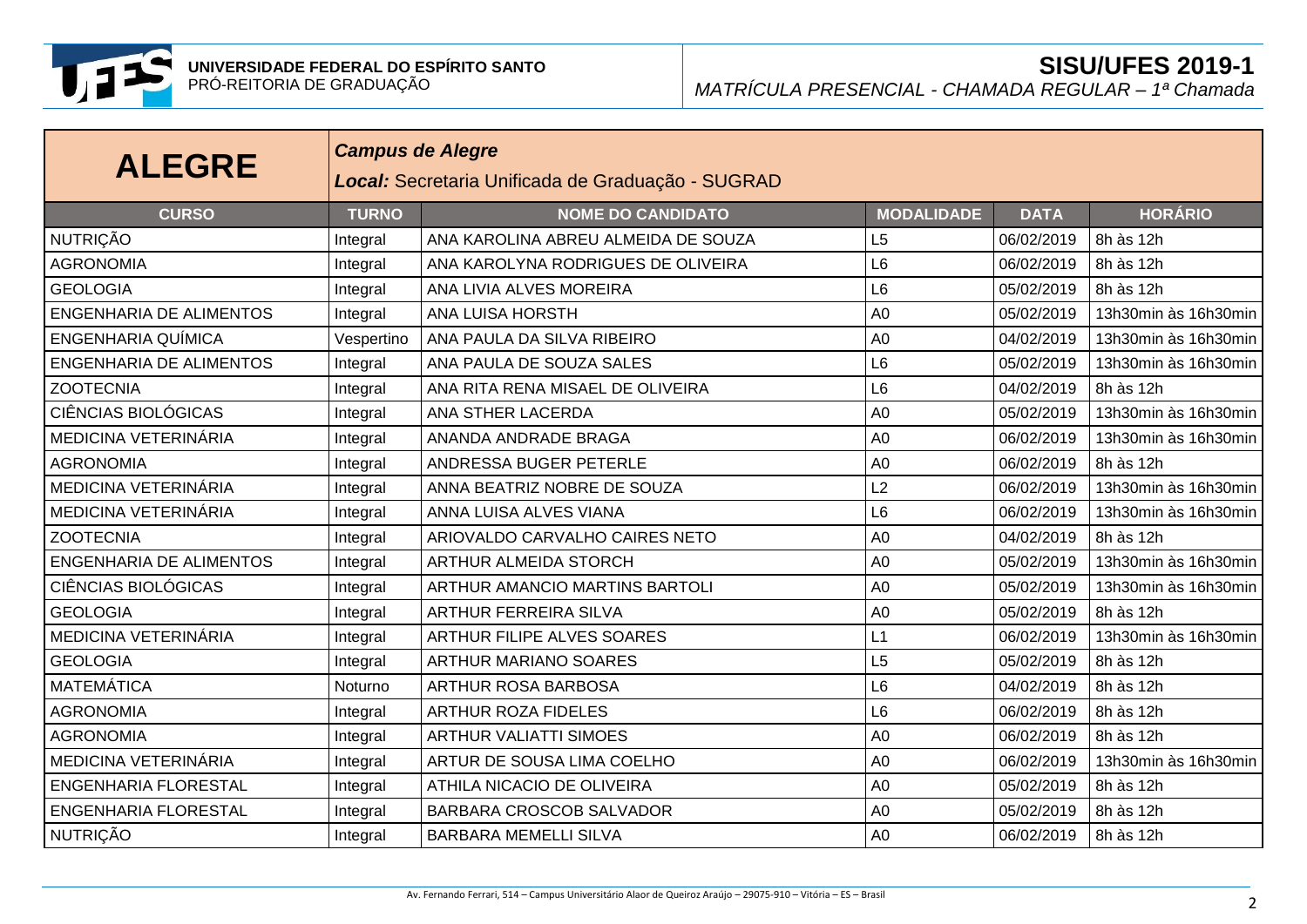

| <b>ALEGRE</b>                  |              | <b>Campus de Alegre</b><br>Local: Secretaria Unificada de Graduação - SUGRAD |                   |             |                      |  |  |  |  |
|--------------------------------|--------------|------------------------------------------------------------------------------|-------------------|-------------|----------------------|--|--|--|--|
| <b>CURSO</b>                   | <b>TURNO</b> | <b>NOME DO CANDIDATO</b>                                                     | <b>MODALIDADE</b> | <b>DATA</b> | <b>HORÁRIO</b>       |  |  |  |  |
| <b>GEOLOGIA</b>                | Integral     | BEATRIZ ANDRADE NESPOLI                                                      | A <sub>0</sub>    | 05/02/2019  | 8h às 12h            |  |  |  |  |
| <b>NUTRIÇÃO</b>                | Integral     | BEATRIZ BERTOLOTO SILVA                                                      | A <sub>0</sub>    | 06/02/2019  | 8h às 12h            |  |  |  |  |
| <b>ENGENHARIA FLORESTAL</b>    | Integral     | BEATRIZ CAVALCANTI DE MORAES                                                 | A <sub>0</sub>    | 05/02/2019  | 8h às 12h            |  |  |  |  |
| <b>AGRONOMIA</b>               | Integral     | <b>BEATRIZ HENRIQUES BATISTA</b>                                             | L2                | 06/02/2019  | 8h às 12h            |  |  |  |  |
| <b>AGRONOMIA</b>               | Integral     | <b>BEATRIZ MAURO RIBEIRO</b>                                                 | A <sub>0</sub>    | 06/02/2019  | 8h às 12h            |  |  |  |  |
| <b>GEOLOGIA</b>                | Integral     | BERNARDO LUIZ CAMPOS MARTINS                                                 | L <sub>5</sub>    | 05/02/2019  | 8h às 12h            |  |  |  |  |
| <b>NUTRIÇÃO</b>                | Integral     | BETYNA CLARA MELLO SILVA                                                     | A <sub>0</sub>    | 06/02/2019  | 8h às 12h            |  |  |  |  |
| <b>MATEMÁTICA</b>              | Noturno      | <b>BRENDHA FURTADO SOARES</b>                                                | L <sub>6</sub>    | 04/02/2019  | 8h às 12h            |  |  |  |  |
| <b>MATEMÁTICA</b>              | Noturno      | <b>BRENO AMBROSIM LOUZADA</b>                                                | A <sub>0</sub>    | 04/02/2019  | 8h às 12h            |  |  |  |  |
| <b>NUTRIÇÃO</b>                | Integral     | BRUNA DOS SANTOS ZANETTE                                                     | A <sub>0</sub>    | 06/02/2019  | 8h às 12h            |  |  |  |  |
| MEDICINA VETERINÁRIA           | Integral     | BRUNA MELLO DOS SANTOS BENVENUTO                                             | A <sub>0</sub>    | 06/02/2019  | 13h30min às 16h30min |  |  |  |  |
| <b>ENGENHARIA QUÍMICA</b>      | Vespertino   | BRUNO CESAR DA SILVA MARTINS                                                 | A <sub>0</sub>    | 04/02/2019  | 13h30min às 16h30min |  |  |  |  |
| <b>MATEMÁTICA</b>              | Noturno      | BRUNO MACHADO DA CRUZ                                                        | L <sub>6</sub>    | 04/02/2019  | 8h às 12h            |  |  |  |  |
| <b>ENGENHARIA FLORESTAL</b>    | Integral     | <b>CAIO CALIXTO NUNES</b>                                                    | L <sub>6</sub>    | 05/02/2019  | 8h às 12h            |  |  |  |  |
| <b>GEOLOGIA</b>                | Integral     | <b>CAIO GONCALVES PEREIRA</b>                                                | A <sub>0</sub>    | 05/02/2019  | 8h às 12h            |  |  |  |  |
| MEDICINA VETERINÁRIA           | Integral     | CAIO MACHADO DE CARVALHO                                                     | A <sub>0</sub>    | 06/02/2019  | 13h30min às 16h30min |  |  |  |  |
| <b>ENGENHARIA DE ALIMENTOS</b> | Integral     | CAIO MARQUES DE OLIVEIRA COSTA                                               | L5                | 05/02/2019  | 13h30min às 16h30min |  |  |  |  |
| ENGENHARIA QUÍMICA             | Vespertino   | CAIO OTAVIO RAPOSO OLIVEIRA                                                  | L5                | 04/02/2019  | 13h30min às 16h30min |  |  |  |  |
| <b>ENGENHARIA DE ALIMENTOS</b> | Integral     | CAIO REGUEIRA DA SILVA                                                       | A <sub>0</sub>    | 05/02/2019  | 13h30min às 16h30min |  |  |  |  |
| <b>MATEMÁTICA</b>              | Noturno      | CAIO VICTOR LIMA SANTOS                                                      | L <sub>6</sub>    | 04/02/2019  | 8h às 12h            |  |  |  |  |
| <b>MATEMÁTICA</b>              | Noturno      | CAMILA OLIVEIRA STEFANATO                                                    | L1                | 04/02/2019  | 8h às 12h            |  |  |  |  |
| <b>AGRONOMIA</b>               | Integral     | CARINA CREVELARI LACHINI                                                     | A <sub>0</sub>    | 06/02/2019  | 8h às 12h            |  |  |  |  |
| <b>ENGENHARIA FLORESTAL</b>    | Integral     | CARLOS EDUARDO FERREIRA SOUZA                                                | A <sub>0</sub>    | 05/02/2019  | 8h às 12h            |  |  |  |  |
| <b>ENGENHARIA DE ALIMENTOS</b> | Integral     | CARLOS EDUARDO MONTENEGRO DA SILVA                                           | A <sub>0</sub>    | 05/02/2019  | 13h30min às 16h30min |  |  |  |  |
| <b>AGRONOMIA</b>               | Integral     | CARLOS EDUARDO ROBAINA DOS SANTOS                                            | L2                | 06/02/2019  | 8h às 12h            |  |  |  |  |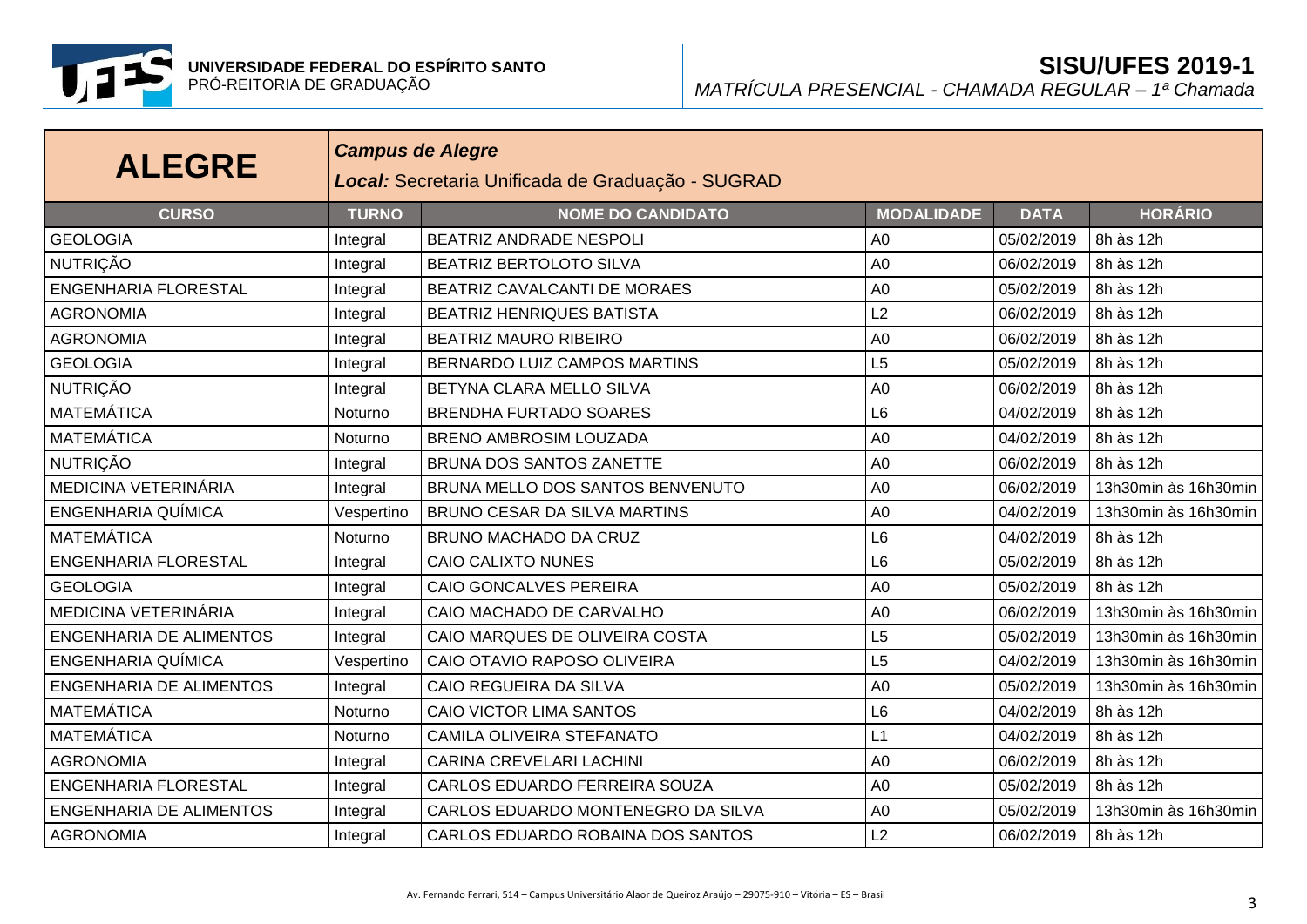

| <b>ALEGRE</b>                  |              | <b>Campus de Alegre</b><br>Local: Secretaria Unificada de Graduação - SUGRAD |                   |             |                      |  |  |  |  |
|--------------------------------|--------------|------------------------------------------------------------------------------|-------------------|-------------|----------------------|--|--|--|--|
| <b>CURSO</b>                   | <b>TURNO</b> | <b>NOME DO CANDIDATO</b>                                                     | <b>MODALIDADE</b> | <b>DATA</b> | <b>HORÁRIO</b>       |  |  |  |  |
| <b>ENGENHARIA QUÍMICA</b>      | Vespertino   | <b>CAROLAINY FROHLICH LOSS</b>                                               | L <sub>5</sub>    | 04/02/2019  | 13h30min às 16h30min |  |  |  |  |
| <b>ENGENHARIA DE ALIMENTOS</b> | Integral     | <b>CAROLINA OZASA BARROS</b>                                                 | A <sub>0</sub>    | 05/02/2019  | 13h30min às 16h30min |  |  |  |  |
| <b>ENGENHARIA DE ALIMENTOS</b> | Integral     | CAROLINA VARGAS PEREIRA DA COSTA                                             | L <sub>5</sub>    | 05/02/2019  | 13h30min às 16h30min |  |  |  |  |
| <b>CIÊNCIAS BIOLÓGICAS</b>     | Integral     | <b>CAROLINE FELETTI RODRIGUES</b>                                            | A <sub>0</sub>    | 05/02/2019  | 13h30min às 16h30min |  |  |  |  |
| <b>CIÊNCIAS BIOLÓGICAS</b>     | Integral     | <b>CAROLINE SOARES TORRES</b>                                                | A <sub>0</sub>    | 05/02/2019  | 13h30min às 16h30min |  |  |  |  |
| <b>NUTRIÇÃO</b>                | Integral     | <b>CAROLINY BARBOSA PEREIRA</b>                                              | L2                | 06/02/2019  | 8h às 12h            |  |  |  |  |
| MEDICINA VETERINÁRIA           | Integral     | <b>CAROLINY KRETLI AQUINO</b>                                                | L <sub>6</sub>    | 06/02/2019  | 13h30min às 16h30min |  |  |  |  |
| <b>AGRONOMIA</b>               | Integral     | <b>CARULINI POLATE CABRAL</b>                                                | L5                | 06/02/2019  | 8h às 12h            |  |  |  |  |
| MATEMÁTICA                     | Noturno      | <b>CHARLES BARRELA BORGES</b>                                                | A <sub>0</sub>    | 04/02/2019  | 8h às 12h            |  |  |  |  |
| <b>ENGENHARIA DE ALIMENTOS</b> | Integral     | CHAYENNE VIEIRA DE SOUZA GODINHO                                             | A <sub>0</sub>    | 05/02/2019  | 13h30min às 16h30min |  |  |  |  |
| <b>ZOOTECNIA</b>               | Integral     | CHEILA DE SOUZA RIBEIRO                                                      | L2                | 04/02/2019  | 8h às 12h            |  |  |  |  |
| <b>ENGENHARIA FLORESTAL</b>    | Integral     | <b>CINTIA DE LIMA CARREIRA</b>                                               | A <sub>0</sub>    | 05/02/2019  | 8h às 12h            |  |  |  |  |
| <b>GEOLOGIA</b>                | Integral     | DANDARA OZORIO LAPA                                                          | L <sub>6</sub>    | 05/02/2019  | 8h às 12h            |  |  |  |  |
| <b>ENGENHARIA FLORESTAL</b>    | Integral     | DANIEL DARDENGO MENDES GLORIA                                                | A <sub>0</sub>    | 05/02/2019  | 8h às 12h            |  |  |  |  |
| <b>GEOLOGIA</b>                | Integral     | DANIEL FERNANDES VANTIL DA COSTA                                             | A <sub>0</sub>    | 05/02/2019  | 8h às 12h            |  |  |  |  |
| <b>ENGENHARIA FLORESTAL</b>    | Integral     | DANIEL GONCALVES MANTUAN                                                     | A <sub>0</sub>    | 05/02/2019  | 8h às 12h            |  |  |  |  |
| <b>CIÊNCIAS BIOLÓGICAS</b>     | Integral     | DANIEL MACEDO DE ASSIS                                                       | A <sub>0</sub>    | 05/02/2019  | 13h30min às 16h30min |  |  |  |  |
| <b>MATEMÁTICA</b>              | Noturno      | DANIELA REIS STAVAUX BAUDSON                                                 | A <sub>0</sub>    | 04/02/2019  | 8h às 12h            |  |  |  |  |
| <b>ENGENHARIA DE ALIMENTOS</b> | Integral     | <b>DANIELA SANGUINI SILVA</b>                                                | L1                | 05/02/2019  | 13h30min às 16h30min |  |  |  |  |
| <b>ENGENHARIA FLORESTAL</b>    | Integral     | <b>DANIELY SILVEIRA GOMES</b>                                                | L5                | 05/02/2019  | 8h às 12h            |  |  |  |  |
| MATEMÁTICA                     | Noturno      | DANILO DE ALMEIDA LINO                                                       | L <sub>6</sub>    | 04/02/2019  | 8h às 12h            |  |  |  |  |
| <b>ENGENHARIA DE ALIMENTOS</b> | Integral     | DANILO MARTINS DE ALMEIDA                                                    | A <sub>0</sub>    | 05/02/2019  | 13h30min às 16h30min |  |  |  |  |
| <b>ENGENHARIA QUÍMICA</b>      | Vespertino   | DAVID HENRIQUE LIMA DIAS                                                     | A <sub>0</sub>    | 04/02/2019  | 13h30min às 16h30min |  |  |  |  |
| <b>GEOLOGIA</b>                | Integral     | <b>DEBORA CANTILIANO MUNIZ TONOLI</b>                                        | L2                | 05/02/2019  | 8h às 12h            |  |  |  |  |
| <b>ENGENHARIA DE ALIMENTOS</b> | Integral     | DEBORA SEVERINO SOUZA                                                        | L2                | 05/02/2019  | 13h30min às 16h30min |  |  |  |  |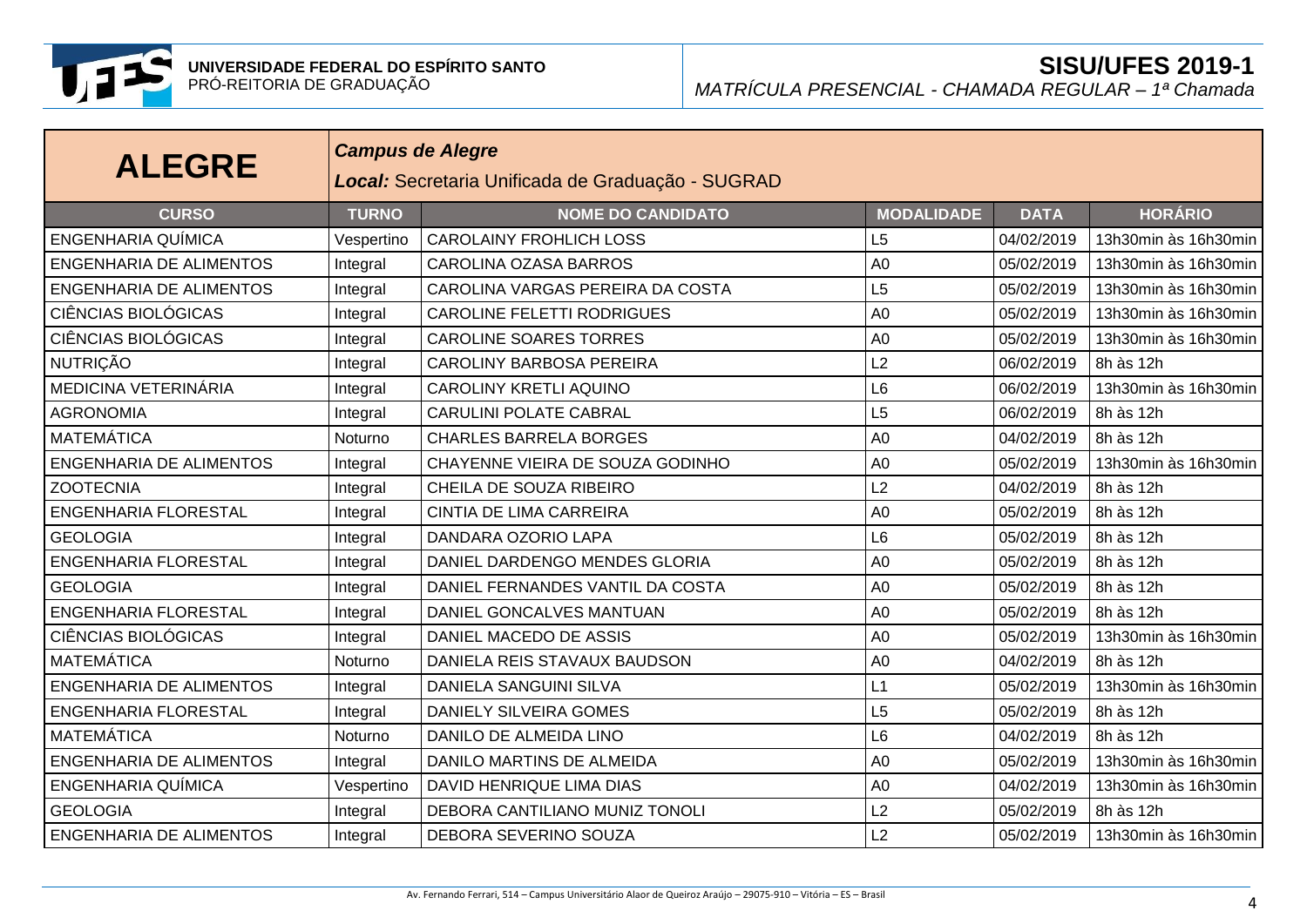

| <b>ALEGRE</b>                  |              | <b>Campus de Alegre</b><br>Local: Secretaria Unificada de Graduação - SUGRAD |                   |             |                      |  |  |  |  |
|--------------------------------|--------------|------------------------------------------------------------------------------|-------------------|-------------|----------------------|--|--|--|--|
| <b>CURSO</b>                   | <b>TURNO</b> | <b>NOME DO CANDIDATO</b>                                                     | <b>MODALIDADE</b> | <b>DATA</b> | <b>HORÁRIO</b>       |  |  |  |  |
| <b>GEOLOGIA</b>                | Integral     | DEBORA SILVA CALHEIRO                                                        | A <sub>0</sub>    | 05/02/2019  | 8h às 12h            |  |  |  |  |
| <b>ENGENHARIA FLORESTAL</b>    | Integral     | DENERSON EDUARDO GOMES BERUDIO                                               | L2                | 05/02/2019  | 8h às 12h            |  |  |  |  |
| <b>AGRONOMIA</b>               | Integral     | DENIS SAVIO DE OLIVEIRA MONTE                                                | L1                | 06/02/2019  | 8h às 12h            |  |  |  |  |
| ENGENHARIA QUÍMICA             | Vespertino   | <b>DENISE DA SILVA</b>                                                       | L2                | 04/02/2019  | 13h30min às 16h30min |  |  |  |  |
| <b>ENGENHARIA FLORESTAL</b>    | Integral     | DEUSDETE AMBROZIM ZANDONADI                                                  | A <sub>0</sub>    | 05/02/2019  | 8h às 12h            |  |  |  |  |
| <b>MATEMÁTICA</b>              | Noturno      | DOUGLAS DE ALMEIDA GONCALVES                                                 | A <sub>0</sub>    | 04/02/2019  | 8h às 12h            |  |  |  |  |
| <b>AGRONOMIA</b>               | Integral     | EDMAR LUCAS LAURET SCARPATI                                                  | A <sub>0</sub>    | 06/02/2019  | 8h às 12h            |  |  |  |  |
| <b>ENGENHARIA QUÍMICA</b>      | Vespertino   | EDUARDA BASTIDA GOMES FERNANDES DE CARVALHO                                  | L1                | 04/02/2019  | 13h30min às 16h30min |  |  |  |  |
| <b>GEOLOGIA</b>                | Integral     | <b>EICK OLIVEIRA BARREIROS</b>                                               | A <sub>0</sub>    | 05/02/2019  | 8h às 12h            |  |  |  |  |
| <b>ENGENHARIA QUÍMICA</b>      | Vespertino   | ELIZA COUTO ALEXANDRE                                                        | L1                | 04/02/2019  | 13h30min às 16h30min |  |  |  |  |
| <b>NUTRIÇÃO</b>                | Integral     | <b>ELOA CARARO FREITAS</b>                                                   | A <sub>0</sub>    | 06/02/2019  | 8h às 12h            |  |  |  |  |
| <b>MATEMÁTICA</b>              | Noturno      | EMANUELLE BARROSO DOS SANTOS DA SILVA                                        | A <sub>0</sub>    | 04/02/2019  | 8h às 12h            |  |  |  |  |
| <b>ENGENHARIA DE ALIMENTOS</b> | Integral     | <b>EMANUELLE CABALINE ZIVIANI</b>                                            | A <sub>0</sub>    | 05/02/2019  | 13h30min às 16h30min |  |  |  |  |
| MATEMÁTICA                     | Noturno      | <b>EMANUELLY ALVES SANTOS DE CARVALHO</b>                                    | A <sub>0</sub>    | 04/02/2019  | 8h às 12h            |  |  |  |  |
| MEDICINA VETERINÁRIA           | Integral     | EMERSON ALEX OLIVEIRA SOUZA                                                  | A <sub>0</sub>    | 06/02/2019  | 13h30min às 16h30min |  |  |  |  |
| <b>ENGENHARIA FLORESTAL</b>    | Integral     | <b>EMMANUEL AGNES LIMA E LIMA</b>                                            | L5                | 05/02/2019  | 8h às 12h            |  |  |  |  |
| <b>ENGENHARIA DE ALIMENTOS</b> | Integral     | ERICK FONSECA DE OLIVEIRA                                                    | A <sub>0</sub>    | 05/02/2019  | 13h30min às 16h30min |  |  |  |  |
| <b>NUTRIÇÃO</b>                | Integral     | <b>ESCHYLEY LONGUI SANTOS</b>                                                | L1                | 06/02/2019  | 8h às 12h            |  |  |  |  |
| <b>ENGENHARIA QUÍMICA</b>      | Vespertino   | <b>ESDRAS DE OLIVEIRA SILVA</b>                                              | L2                | 04/02/2019  | 13h30min às 16h30min |  |  |  |  |
| <b>MATEMÁTICA</b>              | Noturno      | <b>FABRICIO ROCHA TEIXEIRA</b>                                               | L <sub>6</sub>    | 04/02/2019  | 8h às 12h            |  |  |  |  |
| <b>AGRONOMIA</b>               | Integral     | <b>FELIPE BARBIERI RAMOS</b>                                                 | L2                | 06/02/2019  | 8h às 12h            |  |  |  |  |
| <b>CIÊNCIAS BIOLÓGICAS</b>     | Integral     | <b>FELIPE GOMES ABREU</b>                                                    | L <sub>6</sub>    | 05/02/2019  | 13h30min às 16h30min |  |  |  |  |
| <b>CIÊNCIAS BIOLÓGICAS</b>     | Integral     | FILIPE RODRIGUES CHAVES                                                      | L14               | 05/02/2019  | 13h30min às 16h30min |  |  |  |  |
| <b>ENGENHARIA FLORESTAL</b>    | Integral     | FLAVIO DOS SANTOS BOFF                                                       | L <sub>5</sub>    | 05/02/2019  | 8h às 12h            |  |  |  |  |
| <b>CIÊNCIAS BIOLÓGICAS</b>     | Integral     | <b>FRANCINE FERREIRA COELHO</b>                                              | L1                | 05/02/2019  | 13h30min às 16h30min |  |  |  |  |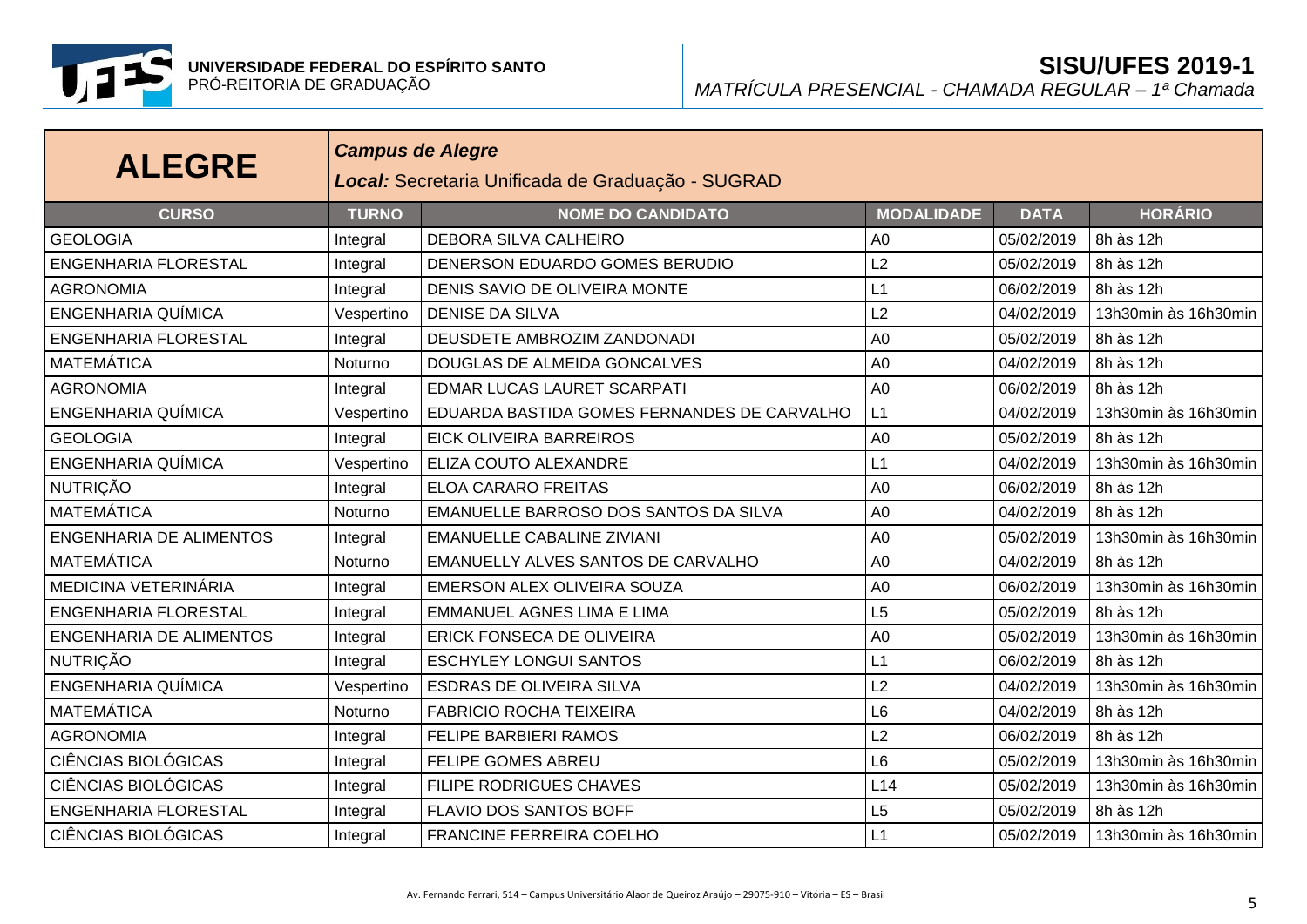

| <b>ALEGRE</b>                  |              | <b>Campus de Alegre</b><br>Local: Secretaria Unificada de Graduação - SUGRAD |                   |             |                      |  |  |  |  |
|--------------------------------|--------------|------------------------------------------------------------------------------|-------------------|-------------|----------------------|--|--|--|--|
| <b>CURSO</b>                   | <b>TURNO</b> | <b>NOME DO CANDIDATO</b>                                                     | <b>MODALIDADE</b> | <b>DATA</b> | <b>HORÁRIO</b>       |  |  |  |  |
| ENGENHARIA QUÍMICA             | Vespertino   | <b>FRANCISCO DAURIA MARQUES</b>                                              | A <sub>0</sub>    | 04/02/2019  | 13h30min às 16h30min |  |  |  |  |
| <b>AGRONOMIA</b>               | Integral     | GABRIEL BLUNCK REZENDE RANGEL                                                | A <sub>0</sub>    | 06/02/2019  | 8h às 12h            |  |  |  |  |
| <b>GEOLOGIA</b>                | Integral     | <b>GABRIEL BREDA DOS SANTOS</b>                                              | L <sub>6</sub>    | 05/02/2019  | 8h às 12h            |  |  |  |  |
| <b>ENGENHARIA FLORESTAL</b>    | Integral     | GABRIEL DA COSTA PORTO DE PAIVA                                              | A <sub>0</sub>    | 05/02/2019  | 8h às 12h            |  |  |  |  |
| <b>AGRONOMIA</b>               | Integral     | GABRIEL DA SILVA ABREU SOUZA                                                 | A <sub>0</sub>    | 06/02/2019  | 8h às 12h            |  |  |  |  |
| <b>AGRONOMIA</b>               | Integral     | <b>GABRIEL DAL BO PEREIRA</b>                                                | L <sub>6</sub>    | 06/02/2019  | 8h às 12h            |  |  |  |  |
| <b>MATEMÁTICA</b>              | Noturno      | GABRIEL JOSE DA SILVA FERREIRA                                               | L2                | 04/02/2019  | 8h às 12h            |  |  |  |  |
| <b>CIÊNCIAS BIOLÓGICAS</b>     | Integral     | GABRIEL JUNIOR DE JESUS PILON                                                | L2                | 05/02/2019  | 13h30min às 16h30min |  |  |  |  |
| <b>ENGENHARIA DE ALIMENTOS</b> | Integral     | <b>GABRIEL LORENCINI RIVIERI</b>                                             | A <sub>0</sub>    | 05/02/2019  | 13h30min às 16h30min |  |  |  |  |
| <b>CIÊNCIAS BIOLÓGICAS</b>     | Integral     | <b>GABRIEL PERMANHANE DA SILVA</b>                                           | A <sub>0</sub>    | 05/02/2019  | 13h30min às 16h30min |  |  |  |  |
| <b>ZOOTECNIA</b>               | Integral     | <b>GABRIELA MEDEIROS MORAIS</b>                                              | A <sub>0</sub>    | 04/02/2019  | 8h às 12h            |  |  |  |  |
| <b>CIÊNCIAS BIOLÓGICAS</b>     | Integral     | <b>GABRIELI GOMES MAIA</b>                                                   | L2                | 05/02/2019  | 13h30min às 16h30min |  |  |  |  |
| MEDICINA VETERINÁRIA           | Integral     | <b>GABRIELLI NICOLAU</b>                                                     | L5                | 06/02/2019  | 13h30min às 16h30min |  |  |  |  |
| <b>ENGENHARIA FLORESTAL</b>    | Integral     | <b>GABRIELLY COSTA DO SANTOS</b>                                             | L1                | 05/02/2019  | 8h às 12h            |  |  |  |  |
| <b>MATEMÁTICA</b>              | Noturno      | <b>GEAN FREITAS GUIMARAES</b>                                                | A <sub>0</sub>    | 04/02/2019  | 8h às 12h            |  |  |  |  |
| <b>MATEMÁTICA</b>              | Noturno      | <b>GEOVANI DA SILVA</b>                                                      | A <sub>0</sub>    | 04/02/2019  | 8h às 12h            |  |  |  |  |
| <b>AGRONOMIA</b>               | Integral     | <b>GEOVANNI ANDREON VICOSI</b>                                               | A <sub>0</sub>    | 06/02/2019  | 8h às 12h            |  |  |  |  |
| ENGENHARIA QUÍMICA             | Vespertino   | <b>GERSON SANTOS AZEVEDO</b>                                                 | L1                | 04/02/2019  | 13h30min às 16h30min |  |  |  |  |
| <b>MATEMÁTICA</b>              | Noturno      | <b>GIANLUCA NASCIMENTO MIGUEL</b>                                            | A <sub>0</sub>    | 04/02/2019  | 8h às 12h            |  |  |  |  |
| <b>ENGENHARIA DE ALIMENTOS</b> | Integral     | GISELE APARECIDA MARTINS MOREIRA                                             | L2                | 05/02/2019  | 13h30min às 16h30min |  |  |  |  |
| <b>ZOOTECNIA</b>               | Integral     | <b>GISELE SILVA AZEVEDO</b>                                                  | L2                | 04/02/2019  | 8h às 12h            |  |  |  |  |
| ENGENHARIA QUÍMICA             | Vespertino   | <b>GLAUBER GALON DOS SANTOS</b>                                              | L5                | 04/02/2019  | 13h30min às 16h30min |  |  |  |  |
| <b>ENGENHARIA DE ALIMENTOS</b> | Integral     | GUILHERME BRANDAO RAPOSA LENGRUBER DO CARMO                                  | A <sub>0</sub>    | 05/02/2019  | 13h30min às 16h30min |  |  |  |  |
| <b>ENGENHARIA DE ALIMENTOS</b> | Integral     | <b>GUILHERME DE JESUS CORREA</b>                                             | L2                | 05/02/2019  | 13h30min às 16h30min |  |  |  |  |
| MEDICINA VETERINÁRIA           | Integral     | GUILHERME DE MOURA BRANDAO                                                   | A <sub>0</sub>    | 06/02/2019  | 13h30min às 16h30min |  |  |  |  |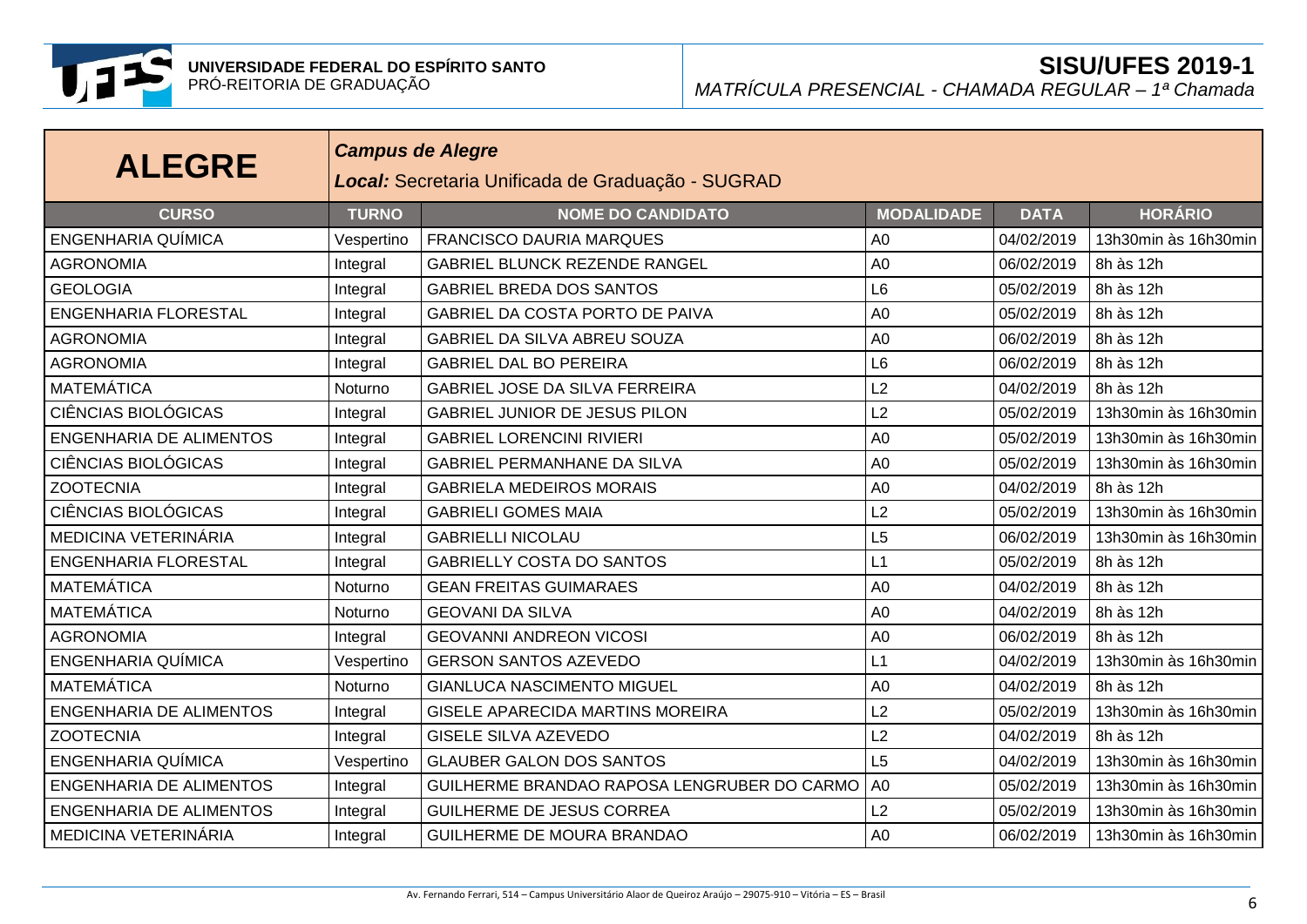

| <b>ALEGRE</b>                  |              | <b>Campus de Alegre</b><br>Local: Secretaria Unificada de Graduação - SUGRAD |                   |             |                      |  |  |  |  |
|--------------------------------|--------------|------------------------------------------------------------------------------|-------------------|-------------|----------------------|--|--|--|--|
| <b>CURSO</b>                   | <b>TURNO</b> | <b>NOME DO CANDIDATO</b>                                                     | <b>MODALIDADE</b> | <b>DATA</b> | <b>HORÁRIO</b>       |  |  |  |  |
| <b>GEOLOGIA</b>                | Integral     | GUILHERME JOSE BEIRAL CHRISOSTOMO                                            | L1                | 05/02/2019  | 8h às 12h            |  |  |  |  |
| <b>CIÊNCIAS BIOLÓGICAS</b>     | Integral     | <b>GUILHERME SANA MONTEIRO</b>                                               | A <sub>0</sub>    | 05/02/2019  | 13h30min às 16h30min |  |  |  |  |
| <b>ENGENHARIA QUÍMICA</b>      | Vespertino   | GUSTAVO ALBERTO MACHADO GONCALVES                                            | L2                | 04/02/2019  | 13h30min às 16h30min |  |  |  |  |
| <b>ENGENHARIA FLORESTAL</b>    | Integral     | <b>GUSTAVO JASKE DA CONCEICAO</b>                                            | L2                | 05/02/2019  | 8h às 12h            |  |  |  |  |
| <b>CIÊNCIAS BIOLÓGICAS</b>     | Integral     | <b>GUSTAVO SAMPAIO SILVA</b>                                                 | A <sub>0</sub>    | 05/02/2019  | 13h30min às 16h30min |  |  |  |  |
| <b>ENGENHARIA QUÍMICA</b>      | Vespertino   | <b>HAILA GALVAO BERTH</b>                                                    | A <sub>0</sub>    | 04/02/2019  | 13h30min às 16h30min |  |  |  |  |
| <b>MATEMÁTICA</b>              | Noturno      | HARIZIA ROZENO PEIXOTO                                                       | L5                | 04/02/2019  | 8h às 12h            |  |  |  |  |
| <b>GEOLOGIA</b>                | Integral     | HEITOR DUTRA DELAGE DA SILVA                                                 | A <sub>0</sub>    | 05/02/2019  | 8h às 12h            |  |  |  |  |
| <b>GEOLOGIA</b>                | Integral     | HELIO HENRIQUE VILHENA DOS PRAZERES                                          | L <sub>6</sub>    | 05/02/2019  | 8h às 12h            |  |  |  |  |
| <b>ZOOTECNIA</b>               | Integral     | HEMANUELLY FERREIRA BREDA LAN OLIVEIRA                                       | A <sub>0</sub>    | 04/02/2019  | 8h às 12h            |  |  |  |  |
| <b>AGRONOMIA</b>               | Integral     | HENRIQUE GARCIA SILVA SOBREIRA                                               | A <sub>0</sub>    | 06/02/2019  | 8h às 12h            |  |  |  |  |
| <b>ZOOTECNIA</b>               | Integral     | HENRIQUE RAFAEL GEREMIAS                                                     | A <sub>0</sub>    | 04/02/2019  | 8h às 12h            |  |  |  |  |
| <b>ZOOTECNIA</b>               | Integral     | <b>HENRIQUE SCHMITTD</b>                                                     | A <sub>0</sub>    | 04/02/2019  | 8h às 12h            |  |  |  |  |
| MEDICINA VETERINÁRIA           | Integral     | <b>HOSNI ALI HAGE</b>                                                        | A <sub>0</sub>    | 06/02/2019  | 13h30min às 16h30min |  |  |  |  |
| <b>AGRONOMIA</b>               | Integral     | HUGO EMANUEL ALVES FONSECA                                                   | A <sub>0</sub>    | 06/02/2019  | 8h às 12h            |  |  |  |  |
| ENGENHARIA QUÍMICA             | Vespertino   | HUGO FONSECA BRANDOLINI                                                      | A <sub>0</sub>    | 04/02/2019  | 13h30min às 16h30min |  |  |  |  |
| <b>ENGENHARIA DE ALIMENTOS</b> | Integral     | IAGO GRAVEL DO NASCIMENTO                                                    | A <sub>0</sub>    | 05/02/2019  | 13h30min às 16h30min |  |  |  |  |
| <b>ENGENHARIA FLORESTAL</b>    | Integral     | IAN CARLOS CARDOSO SILVA                                                     | L <sub>6</sub>    | 05/02/2019  | 8h às 12h            |  |  |  |  |
| <b>GEOLOGIA</b>                | Integral     | <b>IGOR DO LIVRAMENTO SILVA</b>                                              | L1                | 05/02/2019  | 8h às 12h            |  |  |  |  |
| <b>CIÊNCIAS BIOLÓGICAS</b>     | Integral     | <b>IGOR MELLO DE CARVALHO</b>                                                | A <sub>0</sub>    | 05/02/2019  | 13h30min às 16h30min |  |  |  |  |
| <b>GEOLOGIA</b>                | Integral     | <b>INAE DE SENA CONCEICAO</b>                                                | A <sub>0</sub>    | 05/02/2019  | 8h às 12h            |  |  |  |  |
| <b>CIÊNCIAS BIOLÓGICAS</b>     | Integral     | IRIS OHANNA MOURA CARVALHO                                                   | L2                | 05/02/2019  | 13h30min às 16h30min |  |  |  |  |
| <b>CIÊNCIAS BIOLÓGICAS</b>     | Integral     | <b>ISABELA DALFIOR SORTI</b>                                                 | A <sub>0</sub>    | 05/02/2019  | 13h30min às 16h30min |  |  |  |  |
| <b>CIÊNCIAS BIOLÓGICAS</b>     | Integral     | <b>ISABELA DE PADUA RUIZ</b>                                                 | A <sub>0</sub>    | 05/02/2019  | 13h30min às 16h30min |  |  |  |  |
| CIÊNCIAS BIOLÓGICAS            | Integral     | <b>ISABELA OLIVEIRA WERNER DE LIMA</b>                                       | L2                | 05/02/2019  | 13h30min às 16h30min |  |  |  |  |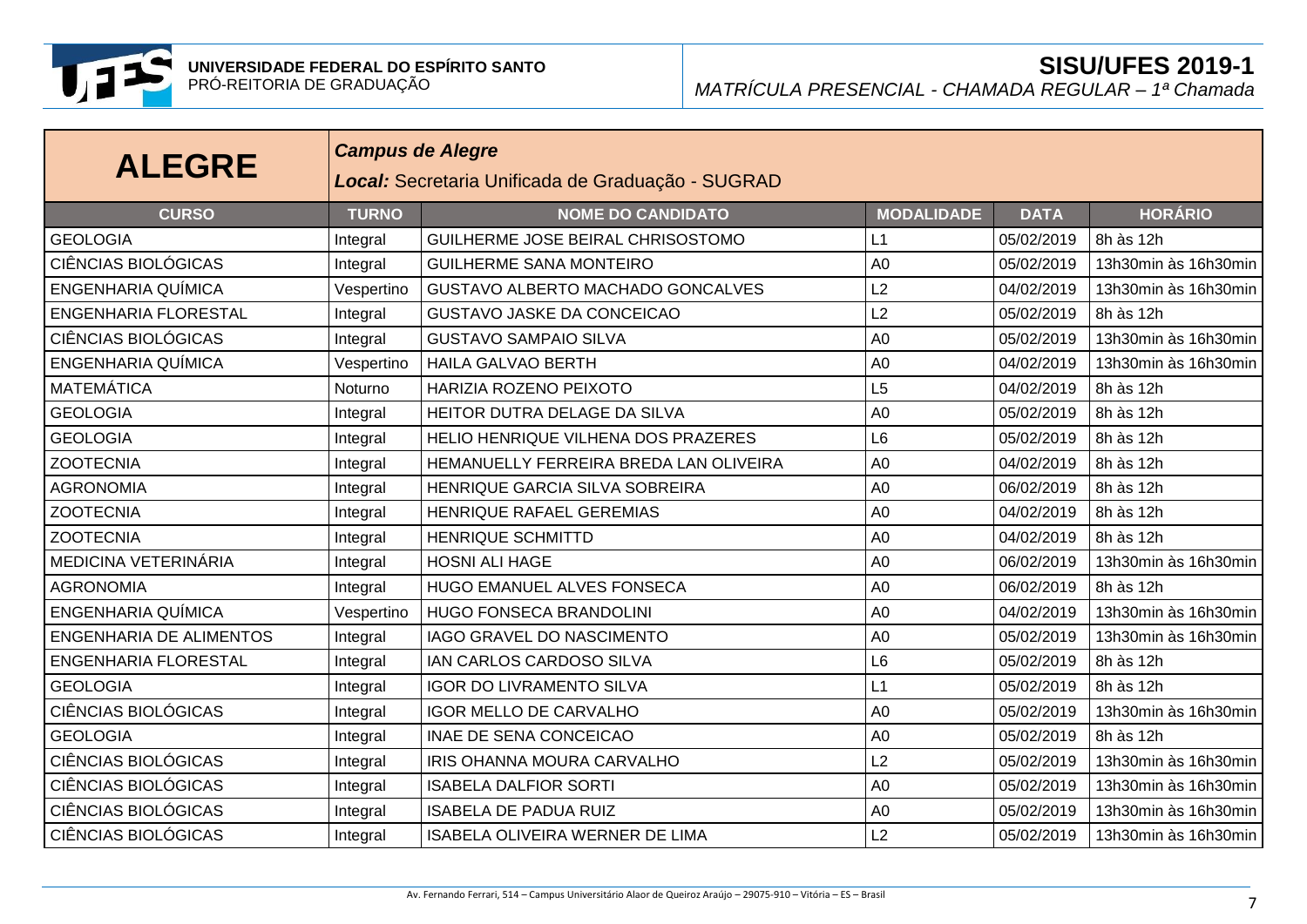

| <b>ALEGRE</b>                  | <b>Campus de Alegre</b><br>Local: Secretaria Unificada de Graduação - SUGRAD |                                         |                   |             |                      |  |  |  |
|--------------------------------|------------------------------------------------------------------------------|-----------------------------------------|-------------------|-------------|----------------------|--|--|--|
| <b>CURSO</b>                   | <b>TURNO</b>                                                                 | <b>NOME DO CANDIDATO</b>                | <b>MODALIDADE</b> | <b>DATA</b> | <b>HORÁRIO</b>       |  |  |  |
| <b>GEOLOGIA</b>                | Integral                                                                     | <b>ISABELE BRUNHARA COSTALONGA</b>      | A <sub>0</sub>    | 05/02/2019  | 8h às 12h            |  |  |  |
| <b>CIÊNCIAS BIOLÓGICAS</b>     | Integral                                                                     | <b>ISABELLA OLIVEIRA PIMENTEL</b>       | A <sub>0</sub>    | 05/02/2019  | 13h30min às 16h30min |  |  |  |
| <b>ENGENHARIA QUÍMICA</b>      | Vespertino                                                                   | <b>ISABELLY DE OLIVEIRA RAMOS SILVA</b> | L <sub>6</sub>    | 04/02/2019  | 13h30min às 16h30min |  |  |  |
| <b>GEOLOGIA</b>                | Integral                                                                     | IZABELA ELVIRA COELHO DE NADAI          | A <sub>0</sub>    | 05/02/2019  | 8h às 12h            |  |  |  |
| ENGENHARIA QUÍMICA             | Vespertino                                                                   | JADEIR HERCULANO FILHO                  | L2                | 04/02/2019  | 13h30min às 16h30min |  |  |  |
| <b>MATEMÁTICA</b>              | Noturno                                                                      | <b>JEAN FABIO SILVA GODINHO</b>         | L2                | 04/02/2019  | 8h às 12h            |  |  |  |
| <b>ENGENHARIA DE ALIMENTOS</b> | Integral                                                                     | JEFFERSON MARTINS PAULISTA LOURENCO     | L1                | 05/02/2019  | 13h30min às 16h30min |  |  |  |
| <b>ENGENHARIA FLORESTAL</b>    | Integral                                                                     | JESSE MENDES TEIXEIRA DORNELA           | A <sub>0</sub>    | 05/02/2019  | 8h às 12h            |  |  |  |
| MEDICINA VETERINÁRIA           | Integral                                                                     | <b>JESSICA GOMES RODRIGUES</b>          | L6                | 06/02/2019  | 13h30min às 16h30min |  |  |  |
| <b>ZOOTECNIA</b>               | Integral                                                                     | <b>JESSICA SILVA FARIAS</b>             | L <sub>6</sub>    | 04/02/2019  | 8h às 12h            |  |  |  |
| <b>ENGENHARIA FLORESTAL</b>    | Integral                                                                     | <b>JESSICA TERRA SOARES</b>             | L <sub>6</sub>    | 05/02/2019  | 8h às 12h            |  |  |  |
| <b>MATEMÁTICA</b>              | Noturno                                                                      | JHONY DE SOUZA                          | L2                | 04/02/2019  | 8h às 12h            |  |  |  |
| <b>ZOOTECNIA</b>               | Integral                                                                     | <b>JHULIA MENEZES SIQUEIRA</b>          | L <sub>6</sub>    | 04/02/2019  | 8h às 12h            |  |  |  |
| <b>ENGENHARIA QUÍMICA</b>      | Vespertino                                                                   | JOAO PEDRO DALL ORTO GAVA RAVARA        | A <sub>0</sub>    | 04/02/2019  | 13h30min às 16h30min |  |  |  |
| <b>ENGENHARIA FLORESTAL</b>    | Integral                                                                     | JOAO PEDRO DE ALMEIDA LANES             | A <sub>0</sub>    | 05/02/2019  | 8h às 12h            |  |  |  |
| <b>ZOOTECNIA</b>               | Integral                                                                     | JOAO PEDRO FERREIRA SOTO                | L <sub>6</sub>    | 04/02/2019  | 8h às 12h            |  |  |  |
| MEDICINA VETERINÁRIA           | Integral                                                                     | JOAO PEDRO FEU SOARES                   | A <sub>0</sub>    | 06/02/2019  | 13h30min às 16h30min |  |  |  |
| MATEMÁTICA                     | Noturno                                                                      | JOAO PEDRO RAMELOW VIEIRA GOMES         | A <sub>0</sub>    | 04/02/2019  | 8h às 12h            |  |  |  |
| <b>MATEMÁTICA</b>              | Noturno                                                                      | JOAO VICTOR ADMIRAL BRISON              | L1                | 04/02/2019  | 8h às 12h            |  |  |  |
| <b>ENGENHARIA FLORESTAL</b>    | Integral                                                                     | <b>JOAO VICTOR BRANDAO</b>              | A <sub>0</sub>    | 05/02/2019  | 8h às 12h            |  |  |  |
| NUTRIÇÃO                       | Integral                                                                     | JOAO VICTOR DAMIANO BRAGA               | A <sub>0</sub>    | 06/02/2019  | 8h às 12h            |  |  |  |
| <b>MATEMÁTICA</b>              | Noturno                                                                      | JOAO VICTOR LACERDA MAGNANI             | L2                | 04/02/2019  | 8h às 12h            |  |  |  |
| <b>CIÊNCIAS BIOLÓGICAS</b>     | Integral                                                                     | <b>JOAO VICTOR OLIVEIRA MORAES</b>      | L <sub>6</sub>    | 05/02/2019  | 13h30min às 16h30min |  |  |  |
| MEDICINA VETERINÁRIA           | Integral                                                                     | <b>JORGE LUIZ RIZZO GERVAIS</b>         | L5                | 06/02/2019  | 13h30min às 16h30min |  |  |  |
| <b>MATEMÁTICA</b>              | Noturno                                                                      | JOSE AUGUSTO MOURA DE AQUINO            | L2                | 04/02/2019  | 8h às 12h            |  |  |  |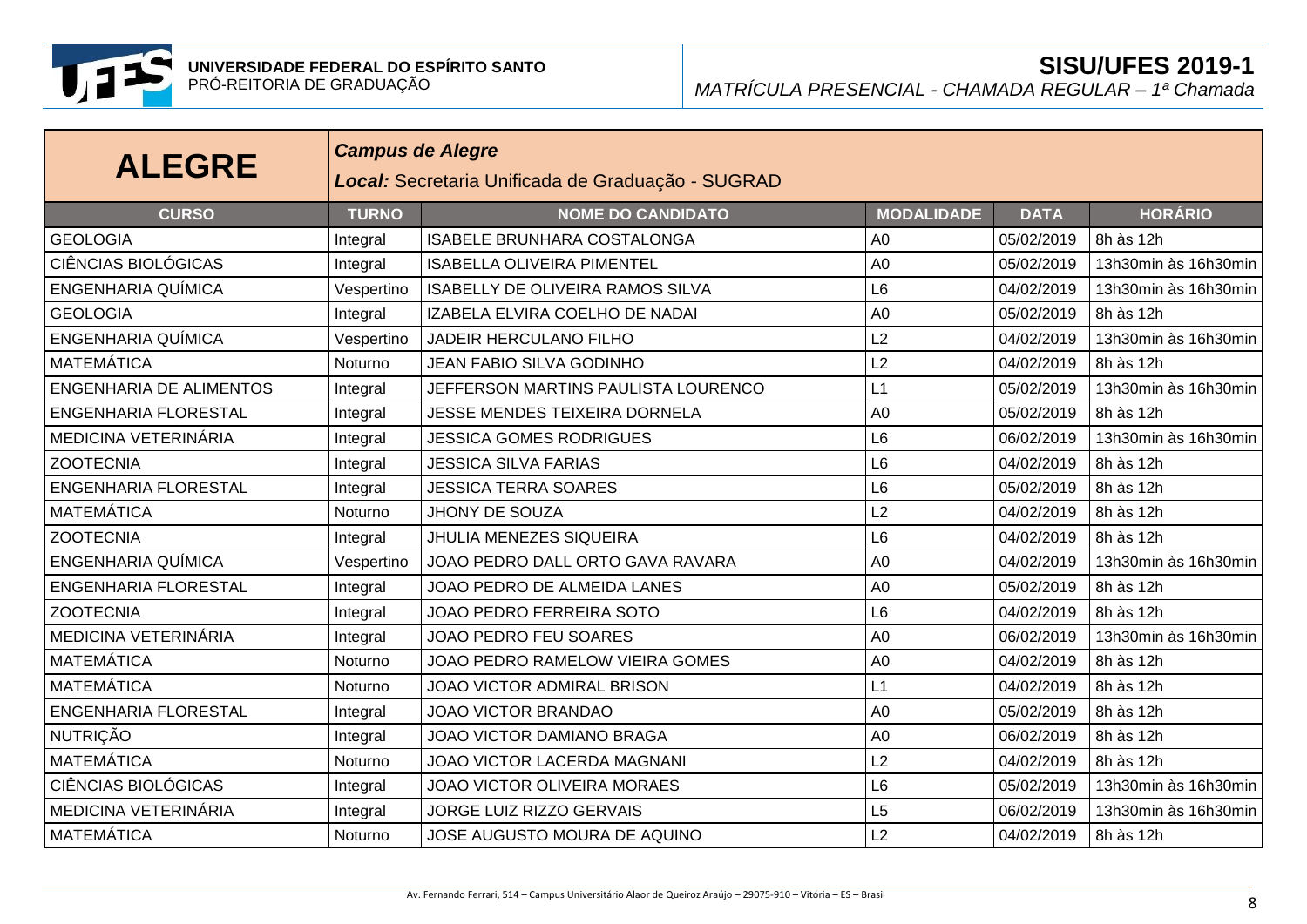

| <b>ALEGRE</b>                  |              | <b>Campus de Alegre</b><br>Local: Secretaria Unificada de Graduação - SUGRAD |                   |             |                      |  |  |  |  |
|--------------------------------|--------------|------------------------------------------------------------------------------|-------------------|-------------|----------------------|--|--|--|--|
| <b>CURSO</b>                   | <b>TURNO</b> | <b>NOME DO CANDIDATO</b>                                                     | <b>MODALIDADE</b> | <b>DATA</b> | <b>HORÁRIO</b>       |  |  |  |  |
| <b>MATEMÁTICA</b>              | Noturno      | <b>JOSE WILLIAN MARTINS ELLER</b>                                            | A <sub>0</sub>    | 04/02/2019  | 8h às 12h            |  |  |  |  |
| <b>MATEMÁTICA</b>              | Noturno      | <b>JULIA BONAVITA DINIZ</b>                                                  | A <sub>0</sub>    | 04/02/2019  | 8h às 12h            |  |  |  |  |
| <b>NUTRIÇÃO</b>                | Integral     | JULIA DE ANDRADE PACHECO LIEVORI                                             | A <sub>0</sub>    | 06/02/2019  | 8h às 12h            |  |  |  |  |
| <b>CIÊNCIAS BIOLÓGICAS</b>     | Integral     | <b>JULIA DE LIMA GAMA</b>                                                    | L <sub>6</sub>    | 05/02/2019  | 13h30min às 16h30min |  |  |  |  |
| MEDICINA VETERINÁRIA           | Integral     | <b>JULIA ELLEN MARTINS RODRIGUES</b>                                         | L2                | 06/02/2019  | 13h30min às 16h30min |  |  |  |  |
| MEDICINA VETERINÁRIA           | Integral     | <b>JULIA FARIA DENADAI</b>                                                   | L5                | 06/02/2019  | 13h30min às 16h30min |  |  |  |  |
| <b>CIÊNCIAS BIOLÓGICAS</b>     | Integral     | <b>JULIA LANGFORD DOCKHORN</b>                                               | A <sub>0</sub>    | 05/02/2019  | 13h30min às 16h30min |  |  |  |  |
| NUTRIÇÃO                       | Integral     | JULIA MELLO DA SILVA                                                         | L <sub>6</sub>    | 06/02/2019  | 8h às 12h            |  |  |  |  |
| <b>ZOOTECNIA</b>               | Integral     | <b>JULIA SALES BRUNHARA</b>                                                  | A <sub>0</sub>    | 04/02/2019  | 8h às 12h            |  |  |  |  |
| <b>ZOOTECNIA</b>               | Integral     | <b>JULIANA OLIVEIRA GONCALVES</b>                                            | L2                | 04/02/2019  | 8h às 12h            |  |  |  |  |
| ENGENHARIA QUÍMICA             | Vespertino   | <b>JULIANA QUINTANILHA SCHUABB</b>                                           | A <sub>0</sub>    | 04/02/2019  | 13h30min às 16h30min |  |  |  |  |
| <b>ZOOTECNIA</b>               | Integral     | <b>JULIANA QUINTAO SILVA</b>                                                 | A <sub>0</sub>    | 04/02/2019  | 8h às 12h            |  |  |  |  |
| <b>MATEMÁTICA</b>              | Noturno      | <b>JULIANA SOUZA DA SILVA</b>                                                | A <sub>0</sub>    | 04/02/2019  | 8h às 12h            |  |  |  |  |
| <b>GEOLOGIA</b>                | Integral     | JULIO FERREIRA CEZAR ZANETI                                                  | A <sub>0</sub>    | 05/02/2019  | 8h às 12h            |  |  |  |  |
| <b>GEOLOGIA</b>                | Integral     | KAIQUE DA SILVA CRUZ                                                         | A <sub>0</sub>    | 05/02/2019  | 8h às 12h            |  |  |  |  |
| MEDICINA VETERINÁRIA           | Integral     | KARINA GERHARDT PEREIRA                                                      | L <sub>5</sub>    | 06/02/2019  | 13h30min às 16h30min |  |  |  |  |
| <b>NUTRIÇÃO</b>                | Integral     | <b>KARINI MISSIAS FOGOS</b>                                                  | L <sub>6</sub>    | 06/02/2019  | 8h às 12h            |  |  |  |  |
| <b>NUTRIÇÃO</b>                | Integral     | <b>KARLA GONCALVES VENTORINI</b>                                             | L <sub>6</sub>    | 06/02/2019  | 8h às 12h            |  |  |  |  |
| <b>ENGENHARIA FLORESTAL</b>    | Integral     | <b>KASSIA BATISTA DUARTE</b>                                                 | A <sub>0</sub>    | 05/02/2019  | 8h às 12h            |  |  |  |  |
| <b>NUTRIÇÃO</b>                | Integral     | KAYNAN OLIVEIRA DA SILVA CORDEIRO                                            | A <sub>0</sub>    | 06/02/2019  | 8h às 12h            |  |  |  |  |
| <b>AGRONOMIA</b>               | Integral     | KEZIA ALMEIDA DA MOTA                                                        | L2                | 06/02/2019  | 8h às 12h            |  |  |  |  |
| <b>ENGENHARIA FLORESTAL</b>    | Integral     | <b>LAIS PAULA ASSIS REIS</b>                                                 | L1                | 05/02/2019  | 8h às 12h            |  |  |  |  |
| ENGENHARIA QUÍMICA             | Vespertino   | LAISA CRISTINA JUFFO CAMPOS                                                  | A <sub>0</sub>    | 04/02/2019  | 13h30min às 16h30min |  |  |  |  |
| MEDICINA VETERINÁRIA           | Integral     | <b>LARA BARROS BARRETO</b>                                                   | A <sub>0</sub>    | 06/02/2019  | 13h30min às 16h30min |  |  |  |  |
| <b>ENGENHARIA DE ALIMENTOS</b> | Integral     | <b>LARA BRAVIN RAMOS</b>                                                     | A <sub>0</sub>    | 05/02/2019  | 13h30min às 16h30min |  |  |  |  |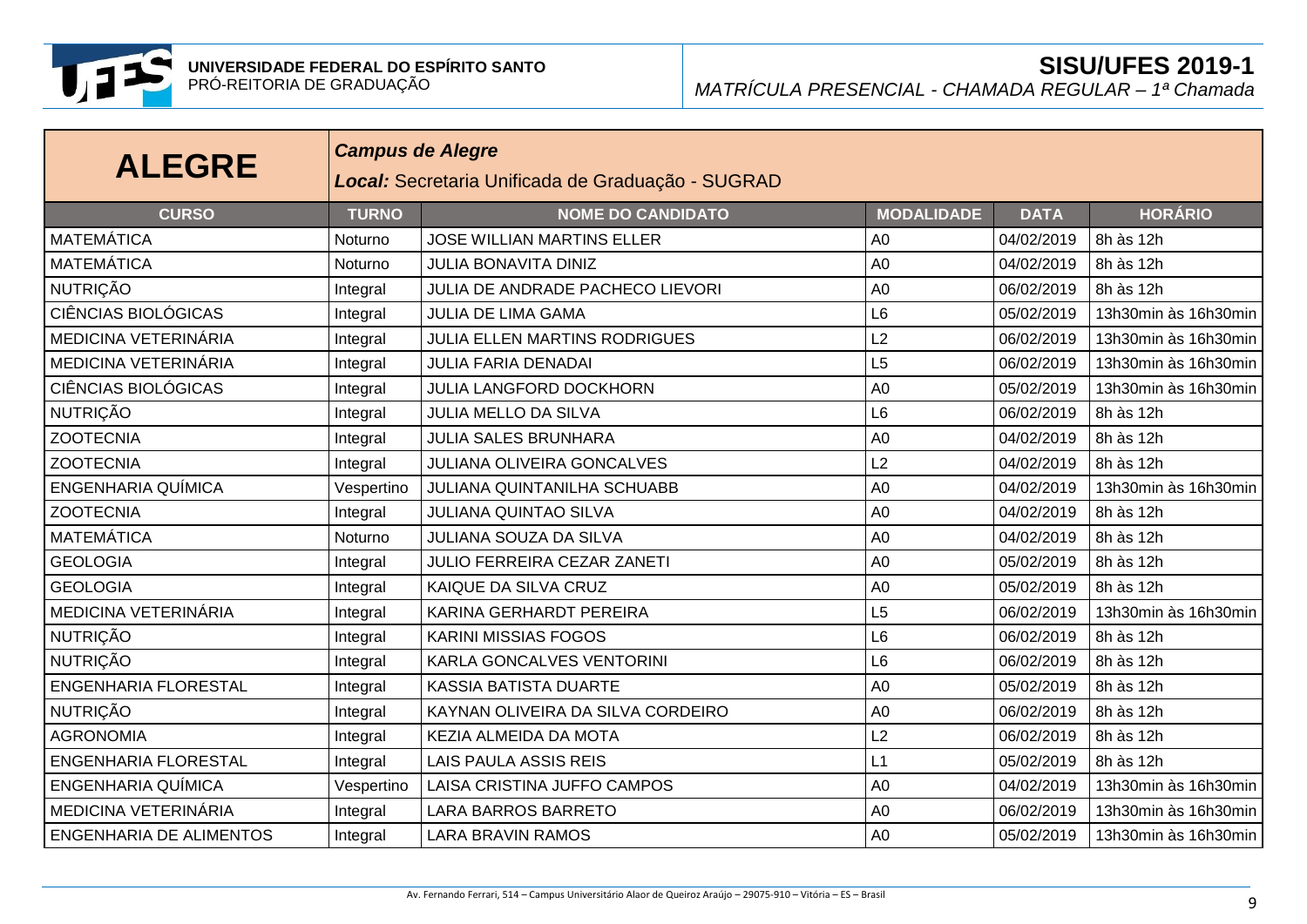

| <b>ALEGRE</b>               |              | <b>Campus de Alegre</b><br>Local: Secretaria Unificada de Graduação - SUGRAD |                   |             |                      |  |  |  |  |
|-----------------------------|--------------|------------------------------------------------------------------------------|-------------------|-------------|----------------------|--|--|--|--|
| <b>CURSO</b>                | <b>TURNO</b> | <b>NOME DO CANDIDATO</b>                                                     | <b>MODALIDADE</b> | <b>DATA</b> | <b>HORÁRIO</b>       |  |  |  |  |
| <b>MATEMÁTICA</b>           | Noturno      | <b>LARA MENDES VALIN</b>                                                     | L <sub>6</sub>    | 04/02/2019  | 8h às 12h            |  |  |  |  |
| <b>NUTRIÇÃO</b>             | Integral     | LARA SALVADOR QUIUQUI                                                        | L5                | 06/02/2019  | 8h às 12h            |  |  |  |  |
| <b>ZOOTECNIA</b>            | Integral     | <b>LARISSA MARDONES</b>                                                      | A <sub>0</sub>    | 04/02/2019  | 8h às 12h            |  |  |  |  |
| <b>ZOOTECNIA</b>            | Integral     | <b>LARISSA MERSCHER CHRISTO</b>                                              | L5                | 04/02/2019  | 8h às 12h            |  |  |  |  |
| <b>GEOLOGIA</b>             | Integral     | <b>LARISSA NERIS ALCARA</b>                                                  | A <sub>0</sub>    | 05/02/2019  | 8h às 12h            |  |  |  |  |
| <b>MATEMÁTICA</b>           | Noturno      | LAURA DO NASCIMENTO MOTA                                                     | A <sub>0</sub>    | 04/02/2019  | 8h às 12h            |  |  |  |  |
| MEDICINA VETERINÁRIA        | Integral     | LAURA FRANCA MALAQUIAS                                                       | A <sub>0</sub>    | 06/02/2019  | 13h30min às 16h30min |  |  |  |  |
| <b>NUTRIÇÃO</b>             | Integral     | LAURA GERVATOSKI LOURENCO                                                    | A <sub>0</sub>    | 06/02/2019  | 8h às 12h            |  |  |  |  |
| <b>ZOOTECNIA</b>            | Integral     | LAVINIA COUTO RAMOS                                                          | A <sub>0</sub>    | 04/02/2019  | 8h às 12h            |  |  |  |  |
| <b>NUTRIÇÃO</b>             | Integral     | <b>LAYLA EGGERT ROSA</b>                                                     | L14               | 06/02/2019  | 8h às 12h            |  |  |  |  |
| <b>MATEMÁTICA</b>           | Noturno      | <b>LAZARA COSTA CARDOSO</b>                                                  | L2                | 04/02/2019  | 8h às 12h            |  |  |  |  |
| <b>GEOLOGIA</b>             | Integral     | LEONARDO ANICIO VAZ LANZA                                                    | A <sub>0</sub>    | 05/02/2019  | 8h às 12h            |  |  |  |  |
| <b>ZOOTECNIA</b>            | Integral     | <b>LEONARDO NOVAES CAJAIBA</b>                                               | L1                | 04/02/2019  | 8h às 12h            |  |  |  |  |
| <b>GEOLOGIA</b>             | Integral     | <b>LEONARDO RUBIM MATTOS</b>                                                 | L1                | 05/02/2019  | 8h às 12h            |  |  |  |  |
| <b>ZOOTECNIA</b>            | Integral     | LEONE SOROMENHO VIANA                                                        | A <sub>0</sub>    | 04/02/2019  | 8h às 12h            |  |  |  |  |
| <b>MATEMÁTICA</b>           | Noturno      | LETICIA AILDEFONSO DE SOUZA                                                  | A <sub>0</sub>    | 04/02/2019  | 8h às 12h            |  |  |  |  |
| <b>NUTRIÇÃO</b>             | Integral     | LETICIA ALVES SEUFITELLI                                                     | L2                | 06/02/2019  | 8h às 12h            |  |  |  |  |
| <b>ENGENHARIA FLORESTAL</b> | Integral     | <b>LETICIA GAMA PEREIRA</b>                                                  | A <sub>0</sub>    | 05/02/2019  | 8h às 12h            |  |  |  |  |
| <b>CIÊNCIAS BIOLÓGICAS</b>  | Integral     | LETICIA PACHECO RIBEIRO                                                      | A <sub>0</sub>    | 05/02/2019  | 13h30min às 16h30min |  |  |  |  |
| <b>NUTRIÇÃO</b>             | Integral     | <b>LILIAN SABINO NICOLI</b>                                                  | L2                | 06/02/2019  | 8h às 12h            |  |  |  |  |
| <b>NUTRIÇÃO</b>             | Integral     | LIVIA ALVES PECANHA RIOS                                                     | A <sub>0</sub>    | 06/02/2019  | 8h às 12h            |  |  |  |  |
| <b>CIÊNCIAS BIOLÓGICAS</b>  | Integral     | LIVIA VITORIA BADARO DE SOUZA                                                | L1                | 05/02/2019  | 13h30min às 16h30min |  |  |  |  |
| <b>ENGENHARIA QUÍMICA</b>   | Vespertino   | LORENA FERNANDES SANTANA DE OLIVEIRA                                         | A <sub>0</sub>    | 04/02/2019  | 13h30min às 16h30min |  |  |  |  |
| <b>ENGENHARIA FLORESTAL</b> | Integral     | <b>LORENA RIBEIRO BORLINI</b>                                                | L2                | 05/02/2019  | 8h às 12h            |  |  |  |  |
| <b>ENGENHARIA FLORESTAL</b> | Integral     | LORENA VIEIRA OLIVEIRA                                                       | A <sub>0</sub>    | 05/02/2019  | 8h às 12h            |  |  |  |  |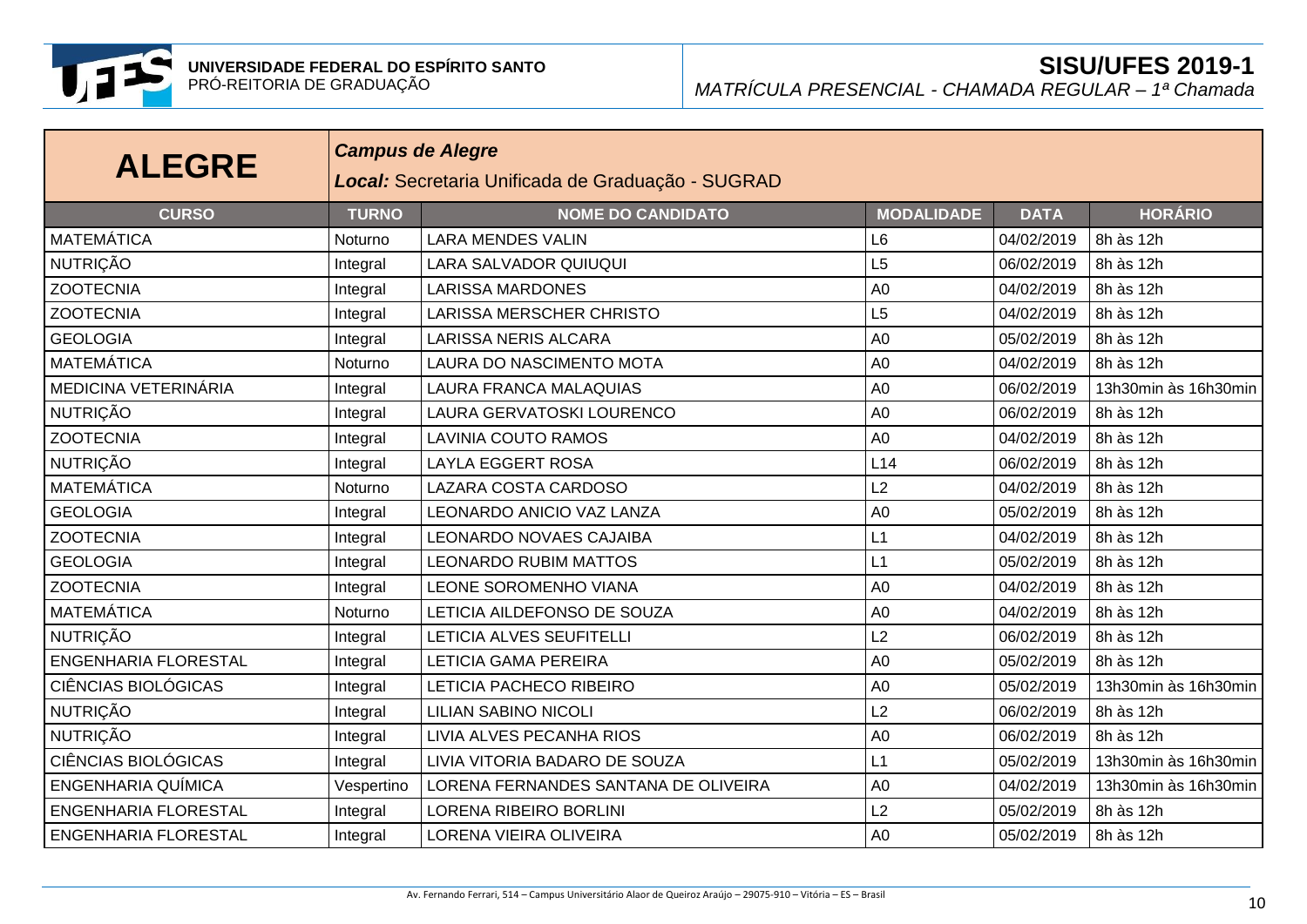

| <b>ALEGRE</b>                  |              | <b>Campus de Alegre</b><br>Local: Secretaria Unificada de Graduação - SUGRAD |                   |             |                      |  |  |  |  |
|--------------------------------|--------------|------------------------------------------------------------------------------|-------------------|-------------|----------------------|--|--|--|--|
| <b>CURSO</b>                   | <b>TURNO</b> | <b>NOME DO CANDIDATO</b>                                                     | <b>MODALIDADE</b> | <b>DATA</b> | <b>HORÁRIO</b>       |  |  |  |  |
| <b>NUTRIÇÃO</b>                | Integral     | <b>LORRAINY SANT ANNA PEREIRA</b>                                            | A <sub>0</sub>    | 06/02/2019  | 8h às 12h            |  |  |  |  |
| <b>ENGENHARIA DE ALIMENTOS</b> | Integral     | LORRAYNI MENDES DO CARMO                                                     | L2                | 05/02/2019  | 13h30min às 16h30min |  |  |  |  |
| <b>ENGENHARIA DE ALIMENTOS</b> | Integral     | LUAN JESUINO DA SILVA                                                        | L <sub>6</sub>    | 05/02/2019  | 13h30min às 16h30min |  |  |  |  |
| <b>MATEMÁTICA</b>              | Noturno      | LUANA DE BARROS MACEDO                                                       | A <sub>0</sub>    | 04/02/2019  | 8h às 12h            |  |  |  |  |
| NUTRIÇÃO                       | Integral     | LUANA FERREIRA BINOTI DE OLIVEIRA                                            | L2                | 06/02/2019  | 8h às 12h            |  |  |  |  |
| <b>AGRONOMIA</b>               | Integral     | <b>LUCAS ANDRADE GARCIA</b>                                                  | L <sub>6</sub>    | 06/02/2019  | 8h às 12h            |  |  |  |  |
| <b>MATEMÁTICA</b>              | Noturno      | LUCAS BATALHA FERREIRA                                                       | A <sub>0</sub>    | 04/02/2019  | 8h às 12h            |  |  |  |  |
| <b>ENGENHARIA QUÍMICA</b>      | Vespertino   | LUCAS D AVILA DOS PRAZERES                                                   | L <sub>6</sub>    | 04/02/2019  | 13h30min às 16h30min |  |  |  |  |
| <b>NUTRIÇÃO</b>                | Integral     | LUCAS RICARDO MIOSSO SIQUEIRA TEIXEIRA                                       | A <sub>0</sub>    | 06/02/2019  | 8h às 12h            |  |  |  |  |
| <b>ENGENHARIA DE ALIMENTOS</b> | Integral     | LUCIANA DUSSONI ALVES                                                        | L2                | 05/02/2019  | 13h30min às 16h30min |  |  |  |  |
| MEDICINA VETERINÁRIA           | Integral     | <b>LUISA DEMONER VICENTINI</b>                                               | A <sub>0</sub>    | 06/02/2019  | 13h30min às 16h30min |  |  |  |  |
| <b>CIÊNCIAS BIOLÓGICAS</b>     | Integral     | LUIZ ANTONIO SANT ANA ASTORE                                                 | L1                | 05/02/2019  | 13h30min às 16h30min |  |  |  |  |
| <b>MATEMÁTICA</b>              | Noturno      | LUIZ FELIPPE KLEIN DE OLIVEIRA                                               | A <sub>0</sub>    | 04/02/2019  | 8h às 12h            |  |  |  |  |
| <b>AGRONOMIA</b>               | Integral     | LUIZ FERNANDO SOROLDONI BARBOSA                                              | L5                | 06/02/2019  | 8h às 12h            |  |  |  |  |
| <b>ENGENHARIA QUÍMICA</b>      | Vespertino   | <b>LUMA CANDIAN GUNDLING</b>                                                 | A <sub>0</sub>    | 04/02/2019  | 13h30min às 16h30min |  |  |  |  |
| <b>MATEMÁTICA</b>              | Noturno      | <b>LUZIA PEREIRA NUNES</b>                                                   | L2                | 04/02/2019  | 8h às 12h            |  |  |  |  |
| MEDICINA VETERINÁRIA           | Integral     | <b>LUZINESIO MORAES CRISTINO</b>                                             | L <sub>6</sub>    | 06/02/2019  | 13h30min às 16h30min |  |  |  |  |
| MEDICINA VETERINÁRIA           | Integral     | MAIRA DORIGHETTO ARDISSON                                                    | L1                | 06/02/2019  | 13h30min às 16h30min |  |  |  |  |
| <b>ENGENHARIA DE ALIMENTOS</b> | Integral     | MARCELE DOS SANTOS RIBEIRO MALAQUIAS                                         | L <sub>6</sub>    | 05/02/2019  | 13h30min às 16h30min |  |  |  |  |
| <b>ENGENHARIA DE ALIMENTOS</b> | Integral     | MARCELLY MIRANDA RODRIGUES                                                   | A <sub>0</sub>    | 05/02/2019  | 13h30min às 16h30min |  |  |  |  |
| <b>AGRONOMIA</b>               | Integral     | <b>MARCELLY RAMOS SANTOS</b>                                                 | A <sub>0</sub>    | 06/02/2019  | 8h às 12h            |  |  |  |  |
| <b>ENGENHARIA FLORESTAL</b>    | Integral     | MARCELLY THAINNA DECOTHE SILVA                                               | L <sub>6</sub>    | 05/02/2019  | 8h às 12h            |  |  |  |  |
| <b>GEOLOGIA</b>                | Integral     | <b>MARCELO DIAS SILVA</b>                                                    | A <sub>0</sub>    | 05/02/2019  | 8h às 12h            |  |  |  |  |
| <b>ENGENHARIA QUÍMICA</b>      | Vespertino   | MARCELO LOPES COCCO                                                          | A <sub>0</sub>    | 04/02/2019  | 13h30min às 16h30min |  |  |  |  |
| <b>MATEMÁTICA</b>              | Noturno      | MARCIO EIKE STEIN DE SOUZA                                                   | A <sub>0</sub>    | 04/02/2019  | 8h às 12h            |  |  |  |  |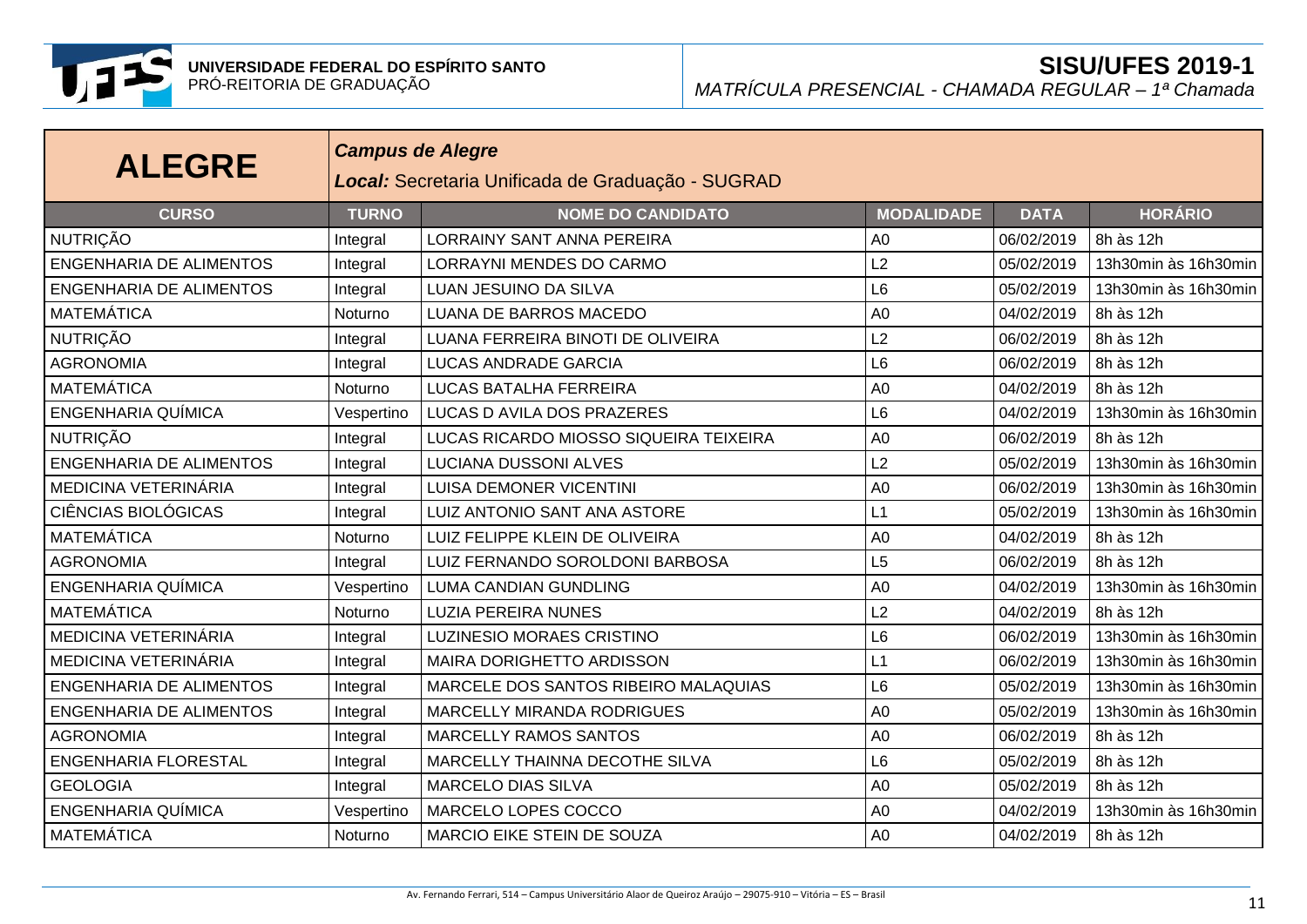

| <b>ALEGRE</b>                  |              | <b>Campus de Alegre</b><br>Local: Secretaria Unificada de Graduação - SUGRAD |                   |             |                      |  |  |  |  |
|--------------------------------|--------------|------------------------------------------------------------------------------|-------------------|-------------|----------------------|--|--|--|--|
| <b>CURSO</b>                   | <b>TURNO</b> | <b>NOME DO CANDIDATO</b>                                                     | <b>MODALIDADE</b> | <b>DATA</b> | <b>HORÁRIO</b>       |  |  |  |  |
| ENGENHARIA QUÍMICA             | Vespertino   | <b>MARCO SIQUEIRA BOLZANI</b>                                                | A <sub>0</sub>    | 04/02/2019  | 13h30min às 16h30min |  |  |  |  |
| <b>ENGENHARIA DE ALIMENTOS</b> | Integral     | <b>MARCOS VINICIUS BRANDAO PERIS</b>                                         | L14               | 05/02/2019  | 13h30min às 16h30min |  |  |  |  |
| MATEMÁTICA                     | Noturno      | MARCUS VINICIUS LOUREIRO RIBEIRO NASCIMENTO                                  | A <sub>0</sub>    | 04/02/2019  | 8h às 12h            |  |  |  |  |
| <b>MATEMÁTICA</b>              | Noturno      | MARCUS VINICIUS MARCAL DA LUZ GONCALVES                                      | A <sub>0</sub>    | 04/02/2019  | 8h às 12h            |  |  |  |  |
| MEDICINA VETERINÁRIA           | Integral     | MARIA ALINE DE SOUZA RAMOS                                                   | L14               | 06/02/2019  | 13h30min às 16h30min |  |  |  |  |
| <b>MATEMÁTICA</b>              | Noturno      | MARIA CLARA CAMPOS FERREIRA VIEIRA                                           | A <sub>0</sub>    | 04/02/2019  | 8h às 12h            |  |  |  |  |
| MEDICINA VETERINÁRIA           | Integral     | MARIA CLARA VAZ TRINDADE                                                     | A <sub>0</sub>    | 06/02/2019  | 13h30min às 16h30min |  |  |  |  |
| <b>ZOOTECNIA</b>               | Integral     | MARIA DE LOURDES SILVA ARDICAO                                               | L2                | 04/02/2019  | 8h às 12h            |  |  |  |  |
| <b>CIÊNCIAS BIOLÓGICAS</b>     | Integral     | MARIA EDUARDA CAPACIA LEANDRO                                                | L1                | 05/02/2019  | 13h30min às 16h30min |  |  |  |  |
| <b>AGRONOMIA</b>               | Integral     | MARIA EDUARDA CARVALHO NOGUEIRA DA GAMA                                      | A <sub>0</sub>    | 06/02/2019  | 8h às 12h            |  |  |  |  |
| MEDICINA VETERINÁRIA           | Integral     | MARIA FERNANDA SAQUETTI PEDERSOLI                                            | L10               | 06/02/2019  | 13h30min às 16h30min |  |  |  |  |
| <b>CIÊNCIAS BIOLÓGICAS</b>     | Integral     | MARIA GABRIELA ALVES DA SILVA                                                | A <sub>0</sub>    | 05/02/2019  | 13h30min às 16h30min |  |  |  |  |
| <b>ENGENHARIA DE ALIMENTOS</b> | Integral     | MARIA LUISA LARA DE AZEVEDO MATTA                                            | L5                | 05/02/2019  | 13h30min às 16h30min |  |  |  |  |
| <b>MATEMÁTICA</b>              | Noturno      | <b>MARIA LUIZA COSTA VIEIRA</b>                                              | L5                | 04/02/2019  | 8h às 12h            |  |  |  |  |
| <b>GEOLOGIA</b>                | Integral     | MARIA VITORIA MARQUES NASCIMENTO                                             | L2                | 05/02/2019  | 8h às 12h            |  |  |  |  |
| <b>GEOLOGIA</b>                | Integral     | MARIAH KAREN PADILHA CRAVO                                                   | L2                | 05/02/2019  | 8h às 12h            |  |  |  |  |
| <b>ENGENHARIA QUÍMICA</b>      | Vespertino   | <b>MARIANA ALVES DE AGUIAR</b>                                               | L1                | 04/02/2019  | 13h30min às 16h30min |  |  |  |  |
| <b>NUTRIÇÃO</b>                | Integral     | <b>MARIANA CAMPOS MORAES</b>                                                 | L5                | 06/02/2019  | 8h às 12h            |  |  |  |  |
| <b>ZOOTECNIA</b>               | Integral     | MARIANA CARVALHO MONTEIRO                                                    | L5                | 04/02/2019  | 8h às 12h            |  |  |  |  |
| <b>GEOLOGIA</b>                | Integral     | MARIANA DE MENDONCA CARVALHO                                                 | L2                | 05/02/2019  | 8h às 12h            |  |  |  |  |
| <b>CIÊNCIAS BIOLÓGICAS</b>     | Integral     | MARIANA DE OLIVEIRA ALVES SIMAS RODRIGUES                                    | L5                | 05/02/2019  | 13h30min às 16h30min |  |  |  |  |
| <b>ENGENHARIA DE ALIMENTOS</b> | Integral     | MARIANA GRILLO VETORAZI                                                      | A <sub>0</sub>    | 05/02/2019  | 13h30min às 16h30min |  |  |  |  |
| <b>ENGENHARIA DE ALIMENTOS</b> | Integral     | MARIANA GUALANDI DE SA                                                       | L1                | 05/02/2019  | 13h30min às 16h30min |  |  |  |  |
| <b>ENGENHARIA QUÍMICA</b>      | Vespertino   | MARIANNA MEDEIROS LONDON                                                     | A <sub>0</sub>    | 04/02/2019  | 13h30min às 16h30min |  |  |  |  |
| CIÊNCIAS BIOLÓGICAS            | Integral     | MARIHELY SANTANA GARCIA DUARTE                                               | A <sub>0</sub>    | 05/02/2019  | 13h30min às 16h30min |  |  |  |  |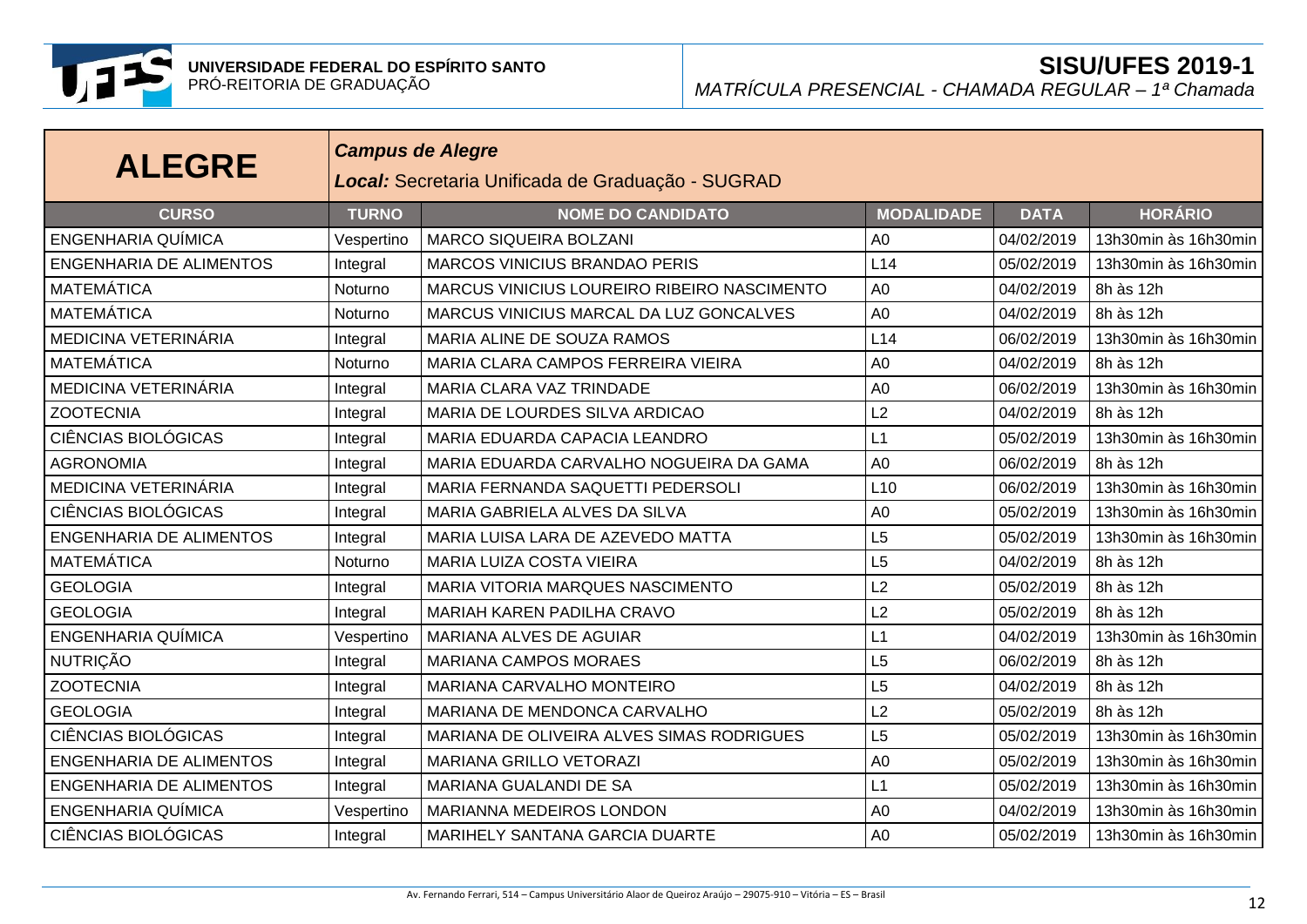

| <b>ALEGRE</b>                  | <b>Campus de Alegre</b><br>Local: Secretaria Unificada de Graduação - SUGRAD |                                    |                   |             |                      |  |
|--------------------------------|------------------------------------------------------------------------------|------------------------------------|-------------------|-------------|----------------------|--|
| <b>CURSO</b>                   | <b>TURNO</b>                                                                 | <b>NOME DO CANDIDATO</b>           | <b>MODALIDADE</b> | <b>DATA</b> | <b>HORÁRIO</b>       |  |
| NUTRIÇÃO                       | Integral                                                                     | <b>MARINA OTTONI SILVA BARBOSA</b> | A <sub>0</sub>    | 06/02/2019  | 8h às 12h            |  |
| <b>ZOOTECNIA</b>               | Integral                                                                     | MARINA SALGADO ANDRADE             | A <sub>0</sub>    | 04/02/2019  | 8h às 12h            |  |
| <b>ENGENHARIA DE ALIMENTOS</b> | Integral                                                                     | MARIO VENANCIO DA PASCHOA NETO     | L <sub>6</sub>    | 05/02/2019  | 13h30min às 16h30min |  |
| <b>MATEMÁTICA</b>              | Noturno                                                                      | MATEUS ALEIXO DE ARAUJO            | L2                | 04/02/2019  | 8h às 12h            |  |
| <b>MATEMÁTICA</b>              | Noturno                                                                      | <b>MATEUS PICOLI POGIAN</b>        | A <sub>0</sub>    | 04/02/2019  | 8h às 12h            |  |
| <b>MATEMÁTICA</b>              | Noturno                                                                      | MATHEUS ARDIZZON DE OLIVEIRA       | A <sub>0</sub>    | 04/02/2019  | 8h às 12h            |  |
| <b>ENGENHARIA FLORESTAL</b>    | Integral                                                                     | <b>MATHEUS FRAGA PILRO</b>         | A <sub>0</sub>    | 05/02/2019  | 8h às 12h            |  |
| ENGENHARIA QUÍMICA             | Vespertino                                                                   | MATHEUS HENRIQUE DIAS GONCALVES    | A <sub>0</sub>    | 04/02/2019  | 13h30min às 16h30min |  |
| MEDICINA VETERINÁRIA           | Integral                                                                     | MATHEUS MIRANDA DE ARAUJO          | L <sub>6</sub>    | 06/02/2019  | 13h30min às 16h30min |  |
| <b>CIÊNCIAS BIOLÓGICAS</b>     | Integral                                                                     | <b>MATHEUS PEREIRA MARTINS</b>     | A <sub>0</sub>    | 05/02/2019  | 13h30min às 16h30min |  |
| <b>NUTRIÇÃO</b>                | Integral                                                                     | MEL BERTAZO NICOLETTI              | A <sub>0</sub>    | 06/02/2019  | 8h às 12h            |  |
| <b>NUTRIÇÃO</b>                | Integral                                                                     | MEYRE ROMANHA HERINGER             | L1                | 06/02/2019  | 8h às 12h            |  |
| <b>ENGENHARIA DE ALIMENTOS</b> | Integral                                                                     | MICHELLE VERNEK DE ARAUJO          | L1                | 05/02/2019  | 13h30min às 16h30min |  |
| <b>ENGENHARIA DE ALIMENTOS</b> | Integral                                                                     | MILEIDY DA ROCHA LINDOLFO          | L <sub>6</sub>    | 05/02/2019  | 13h30min às 16h30min |  |
| <b>AGRONOMIA</b>               | Integral                                                                     | MILENNA LUIZA DA SILVA PRATES      | A <sub>0</sub>    | 06/02/2019  | 8h às 12h            |  |
| ENGENHARIA QUÍMICA             | Vespertino                                                                   | MOACI JOSE DOS SANTOS JUNIOR       | L10               | 04/02/2019  | 13h30min às 16h30min |  |
| <b>GEOLOGIA</b>                | Integral                                                                     | MURILO BRITO DA CUNHA FREITAS      | A <sub>0</sub>    | 05/02/2019  | 8h às 12h            |  |
| MEDICINA VETERINÁRIA           | Integral                                                                     | MURILO SPERANDIO SAMPAIO           | A <sub>0</sub>    | 06/02/2019  | 13h30min às 16h30min |  |
| <b>MATEMÁTICA</b>              | Noturno                                                                      | MYLENA GEANIZELLI DA SILVA         | L <sub>6</sub>    | 04/02/2019  | 8h às 12h            |  |
| <b>CIÊNCIAS BIOLÓGICAS</b>     | Integral                                                                     | <b>MYLENA MARTINS ANTONIO</b>      | L <sub>6</sub>    | 05/02/2019  | 13h30min às 16h30min |  |
| <b>ZOOTECNIA</b>               | Integral                                                                     | NADIA CRISTINA DA SILVA ANDRILLI   | A <sub>0</sub>    | 04/02/2019  | 8h às 12h            |  |
| <b>AGRONOMIA</b>               | Integral                                                                     | NATA RUBENS SILVA SANTOS           | L10               | 06/02/2019  | 8h às 12h            |  |
| <b>ZOOTECNIA</b>               | Integral                                                                     | NATALIA CARNELLI BRIEL             | A <sub>0</sub>    | 04/02/2019  | 8h às 12h            |  |
| <b>MATEMÁTICA</b>              | Noturno                                                                      | NATALIA DE FREITAS CORDEIRO        | L <sub>6</sub>    | 04/02/2019  | 8h às 12h            |  |
| <b>NUTRIÇÃO</b>                | Integral                                                                     | NATHALIA MARQUES TANIGUCHI         | A <sub>0</sub>    | 06/02/2019  | 8h às 12h            |  |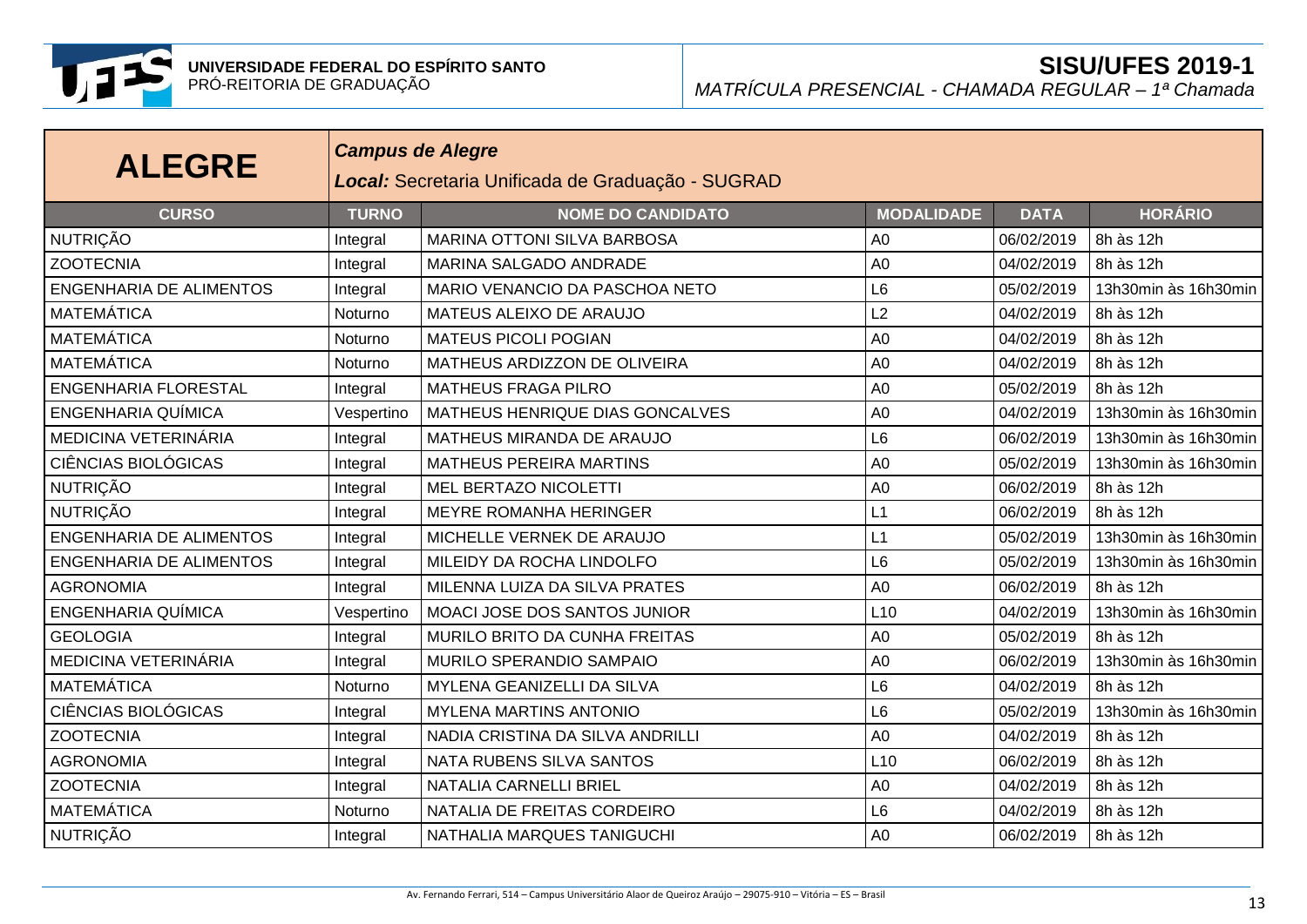

| <b>ALEGRE</b>                  | <b>Campus de Alegre</b><br>Local: Secretaria Unificada de Graduação - SUGRAD |                                         |                   |             |                      |  |
|--------------------------------|------------------------------------------------------------------------------|-----------------------------------------|-------------------|-------------|----------------------|--|
| <b>CURSO</b>                   | <b>TURNO</b>                                                                 | <b>NOME DO CANDIDATO</b>                | <b>MODALIDADE</b> | <b>DATA</b> | <b>HORÁRIO</b>       |  |
| MATEMÁTICA                     | Noturno                                                                      | NATHALIA TEODORO AMARO DE MOURA         | L1                | 04/02/2019  | 8h às 12h            |  |
| <b>ENGENHARIA QUÍMICA</b>      | Vespertino                                                                   | NATHAN LUIZ MATAVELI AMARAL             | L14               | 04/02/2019  | 13h30min às 16h30min |  |
| <b>ENGENHARIA FLORESTAL</b>    | Integral                                                                     | <b>NINA DE ALMEIDA</b>                  | A <sub>0</sub>    | 05/02/2019  | 8h às 12h            |  |
| <b>GEOLOGIA</b>                | Integral                                                                     | NOEMIA DE VIDAL CORRENTE                | A <sub>0</sub>    | 05/02/2019  | 8h às 12h            |  |
| MEDICINA VETERINÁRIA           | Integral                                                                     | PALLOMA DE REZENDE CORREA DA SILVA      | A <sub>0</sub>    | 06/02/2019  | 13h30min às 16h30min |  |
| <b>MATEMÁTICA</b>              | Noturno                                                                      | PAOLA ALVES DA SILVA                    | L1                | 04/02/2019  | 8h às 12h            |  |
| <b>GEOLOGIA</b>                | Integral                                                                     | PAOLA CORREA DE OLIVEIRA                | L2                | 05/02/2019  | 8h às 12h            |  |
| MATEMÁTICA                     | Noturno                                                                      | PAOLLA LIMA DIAS                        | L1                | 04/02/2019  | 8h às 12h            |  |
| <b>ENGENHARIA FLORESTAL</b>    | Integral                                                                     | PATRICIA FRAGA DE FREITAS COUTINHO      | L2                | 05/02/2019  | 8h às 12h            |  |
| NUTRIÇÃO                       | Integral                                                                     | PAULO CESAR CARDOSO DA SILVA JUNIOR     | A <sub>0</sub>    | 06/02/2019  | 8h às 12h            |  |
| <b>MATEMÁTICA</b>              | Noturno                                                                      | PEDRO BORGES DASSIE                     | L5                | 04/02/2019  | 8h às 12h            |  |
| <b>CIÊNCIAS BIOLÓGICAS</b>     | Integral                                                                     | PEDRO DE OLIVEIRA ROCHA                 | L5                | 05/02/2019  | 13h30min às 16h30min |  |
| <b>AGRONOMIA</b>               | Integral                                                                     | PEDRO EYKE MITSUYASU TOSHIMITU          | A <sub>0</sub>    | 06/02/2019  | 8h às 12h            |  |
| <b>MATEMÁTICA</b>              | Noturno                                                                      | PEDRO HENRIQUE CLEMENTE VITORIO         | A <sub>0</sub>    | 04/02/2019  | 8h às 12h            |  |
| <b>GEOLOGIA</b>                | Integral                                                                     | PEDRO LEITE GOULART                     | A <sub>0</sub>    | 05/02/2019  | 8h às 12h            |  |
| <b>ENGENHARIA DE ALIMENTOS</b> | Integral                                                                     | PEDRO NICOLAS MAURI LORENZONI           | A <sub>0</sub>    | 05/02/2019  | 13h30min às 16h30min |  |
| <b>NUTRIÇÃO</b>                | Integral                                                                     | PEDRO RONEY MESQUIATI DE OLIVEIRA TELES | L1                | 06/02/2019  | 8h às 12h            |  |
| <b>ZOOTECNIA</b>               | Integral                                                                     | PEDRO VICTOR GRIPPA BARROS              | L1                | 04/02/2019  | 8h às 12h            |  |
| MEDICINA VETERINÁRIA           | Integral                                                                     | PIETRA PAVAN PICCOLI DALMEIDA REIS      | A <sub>0</sub>    | 06/02/2019  | 13h30min às 16h30min |  |
| <b>ENGENHARIA QUÍMICA</b>      | Vespertino                                                                   | PIETTRO PASQUALI PADREDI                | A <sub>0</sub>    | 04/02/2019  | 13h30min às 16h30min |  |
| <b>ENGENHARIA DE ALIMENTOS</b> | Integral                                                                     | POLLIANA CANDIDO SILVA                  | A <sub>0</sub>    | 05/02/2019  | 13h30min às 16h30min |  |
| <b>CIÊNCIAS BIOLÓGICAS</b>     | Integral                                                                     | <b>QUEILA QUINTO DANSI</b>              | A <sub>0</sub>    | 05/02/2019  | 13h30min às 16h30min |  |
| <b>ZOOTECNIA</b>               | Integral                                                                     | RAFAEL ANTONIO DE SOUZA GONCALVES       | L2                | 04/02/2019  | 8h às 12h            |  |
| <b>ENGENHARIA QUÍMICA</b>      | Vespertino                                                                   | RAFAEL AZEVEDO SANTOS                   | A <sub>0</sub>    | 04/02/2019  | 13h30min às 16h30min |  |
| <b>NUTRIÇÃO</b>                | Integral                                                                     | RAFAELA COLODETE MOTA                   | A <sub>0</sub>    | 06/02/2019  | 8h às 12h            |  |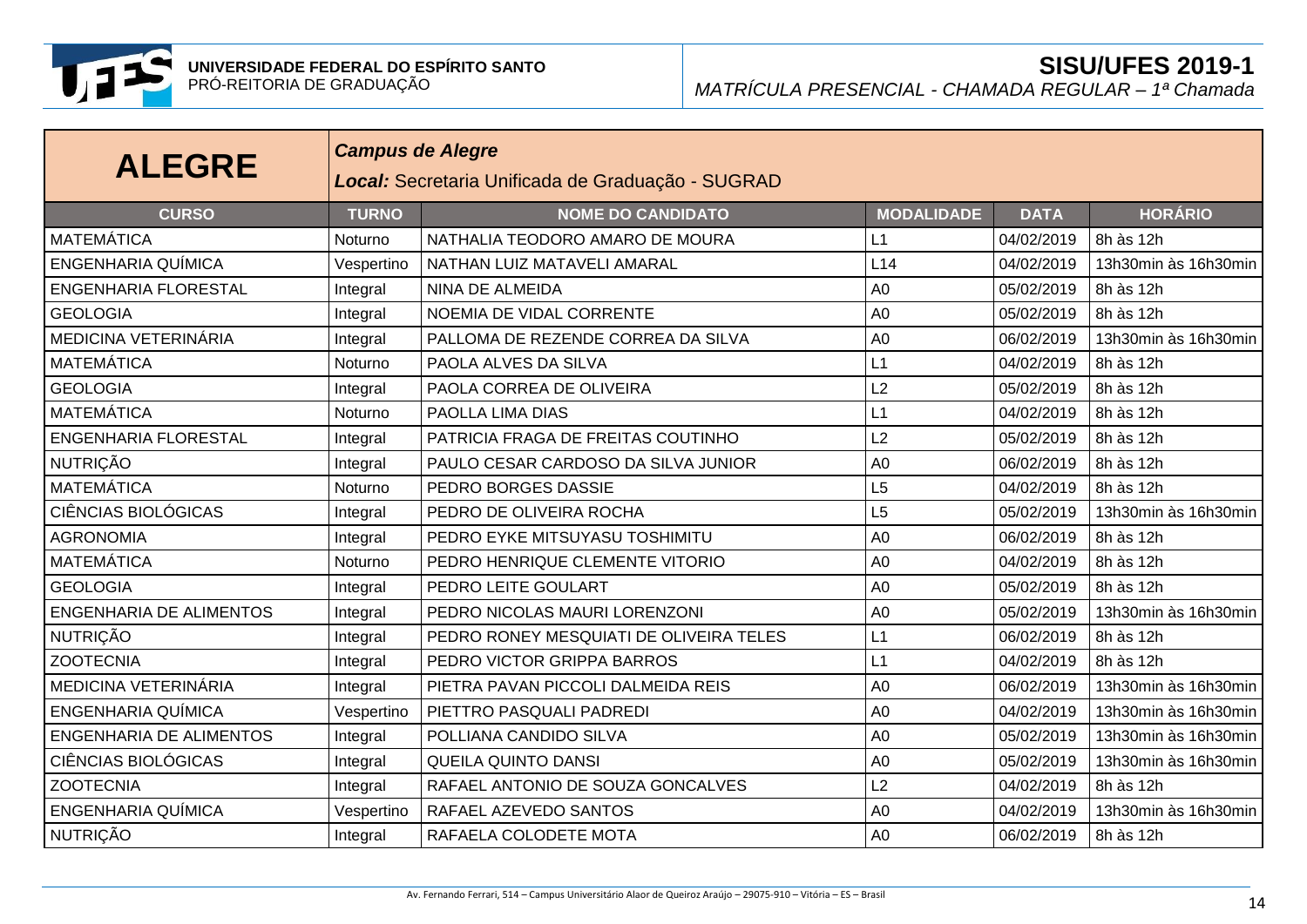

| <b>ALEGRE</b>               | <b>Campus de Alegre</b><br>Local: Secretaria Unificada de Graduação - SUGRAD |                                  |                   |             |                      |  |
|-----------------------------|------------------------------------------------------------------------------|----------------------------------|-------------------|-------------|----------------------|--|
| <b>CURSO</b>                | <b>TURNO</b>                                                                 | <b>NOME DO CANDIDATO</b>         | <b>MODALIDADE</b> | <b>DATA</b> | <b>HORÁRIO</b>       |  |
| <b>AGRONOMIA</b>            | Integral                                                                     | <b>RAMON CASTRO VARGAS</b>       | A <sub>0</sub>    | 06/02/2019  | 8h às 12h            |  |
| <b>CIÊNCIAS BIOLÓGICAS</b>  | Integral                                                                     | RAQUEL MOURA FERRACO             | L5                | 05/02/2019  | 13h30min às 16h30min |  |
| <b>CIÊNCIAS BIOLÓGICAS</b>  | Integral                                                                     | RAUL ALVES SGRANCIO              | A <sub>0</sub>    | 05/02/2019  | 13h30min às 16h30min |  |
| <b>GEOLOGIA</b>             | Integral                                                                     | RAYSSA BARBOSA XAVIER            | L <sub>6</sub>    | 05/02/2019  | 8h às 12h            |  |
| <b>ENGENHARIA FLORESTAL</b> | Integral                                                                     | REGINALDO DE SOUZA BALDASSINI    | L14               | 05/02/2019  | 8h às 12h            |  |
| <b>GEOLOGIA</b>             | Integral                                                                     | REGINALDO ROCHA DE PAULA E SILVA | A <sub>0</sub>    | 05/02/2019  | 8h às 12h            |  |
| <b>MATEMÁTICA</b>           | Noturno                                                                      | RENAN DA PAIXAO MOURA            | A <sub>0</sub>    | 04/02/2019  | 8h às 12h            |  |
| <b>GEOLOGIA</b>             | Integral                                                                     | <b>RENAN TONETE</b>              | L1                | 05/02/2019  | 8h às 12h            |  |
| <b>ENGENHARIA FLORESTAL</b> | Integral                                                                     | RICARDO JAIR DE OLIVEIRA         | L <sub>6</sub>    | 05/02/2019  | 8h às 12h            |  |
| ENGENHARIA QUÍMICA          | Vespertino                                                                   | <b>ROANY FELETTI GAMES</b>       | L2                | 04/02/2019  | 13h30min às 16h30min |  |
| <b>MATEMÁTICA</b>           | <b>Noturno</b>                                                               | RODRIGO MAGNO RODRIGUES MATOS    | A <sub>0</sub>    | 04/02/2019  | 8h às 12h            |  |
| <b>ENGENHARIA QUÍMICA</b>   | Vespertino                                                                   | ROGERIO DOS SANTOS VENTANA       | L <sub>6</sub>    | 04/02/2019  | 13h30min às 16h30min |  |
| <b>MATEMÁTICA</b>           | Noturno                                                                      | ROMULO BERMOND TONON             | A <sub>0</sub>    | 04/02/2019  | 8h às 12h            |  |
| MATEMÁTICA                  | Noturno                                                                      | ROMULO GRUVIRA CERQUEIRA         | A <sub>0</sub>    | 04/02/2019  | 8h às 12h            |  |
| <b>AGRONOMIA</b>            | Integral                                                                     | RUAN PABLO GOMES DE ALMEIDA      | L1                | 06/02/2019  | 8h às 12h            |  |
| <b>ZOOTECNIA</b>            | Integral                                                                     | RUVELA LOREN FERREIRA BARBOSA    | A <sub>0</sub>    | 04/02/2019  | 8h às 12h            |  |
| <b>ZOOTECNIA</b>            | Integral                                                                     | SABRINA RODRIGUES MESQUITA       | L1                | 04/02/2019  | 8h às 12h            |  |
| <b>ZOOTECNIA</b>            | Integral                                                                     | SAMARA LORRAYNE DE SOUZA ESSER   | A <sub>0</sub>    | 04/02/2019  | 8h às 12h            |  |
| ENGENHARIA QUÍMICA          | Vespertino                                                                   | SAMUEL BARBOSA GONCALVES         | A <sub>0</sub>    | 04/02/2019  | 13h30min às 16h30min |  |
| MATEMÁTICA                  | Noturno                                                                      | SAMYLLA SANTOS LOUZADA           | A <sub>0</sub>    | 04/02/2019  | 8h às 12h            |  |
| MEDICINA VETERINÁRIA        | Integral                                                                     | <b>SARA AMORIM GANDRA</b>        | A <sub>0</sub>    | 06/02/2019  | 13h30min às 16h30min |  |
| <b>ENGENHARIA QUÍMICA</b>   | Vespertino                                                                   | <b>SARA PINHEIRO NUNES</b>       | L6                | 04/02/2019  | 13h30min às 16h30min |  |
| <b>NUTRIÇÃO</b>             | Integral                                                                     | SARA SOELLA D AVILA              | A <sub>0</sub>    | 06/02/2019  | 8h às 12h            |  |
| NUTRIÇÃO                    | Integral                                                                     | SIMONE DE OLIVEIRA               | L10               | 06/02/2019  | 8h às 12h            |  |
| <b>GEOLOGIA</b>             | Integral                                                                     | SOPHIA MARQUES ROSSETTI          | L5                | 05/02/2019  | 8h às 12h            |  |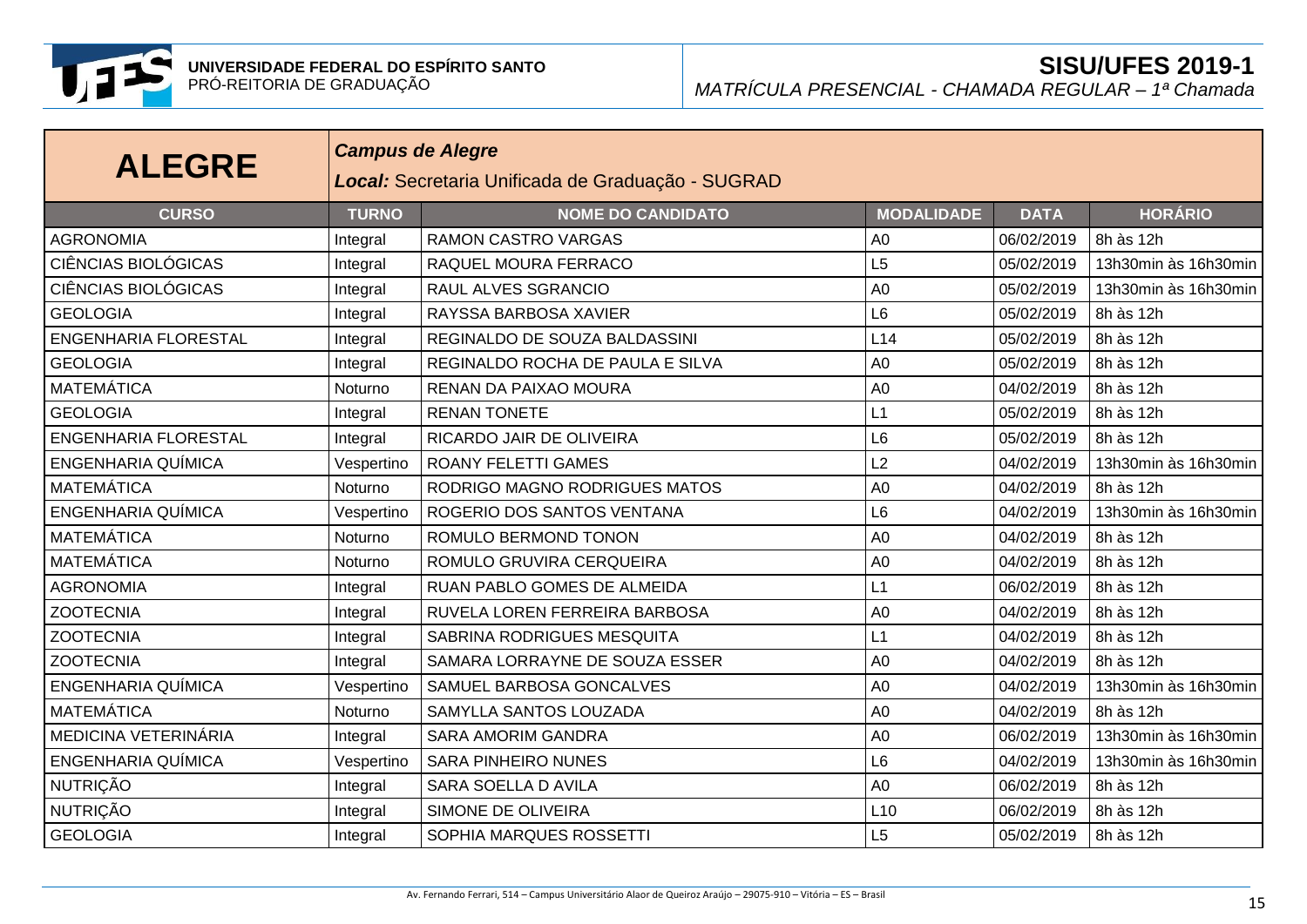

| <b>ALEGRE</b>                  | <b>Campus de Alegre</b><br>Local: Secretaria Unificada de Graduação - SUGRAD |                                       |                   |             |                      |  |
|--------------------------------|------------------------------------------------------------------------------|---------------------------------------|-------------------|-------------|----------------------|--|
| <b>CURSO</b>                   | <b>TURNO</b>                                                                 | <b>NOME DO CANDIDATO</b>              | <b>MODALIDADE</b> | <b>DATA</b> | <b>HORÁRIO</b>       |  |
| <b>CIÊNCIAS BIOLÓGICAS</b>     | Integral                                                                     | STEPHANY TEIXEIRA GAZONI              | A <sub>0</sub>    | 05/02/2019  | 13h30min às 16h30min |  |
| <b>NUTRIÇÃO</b>                | Integral                                                                     | STHEFANE NASCIMENTO RIFOR             | A <sub>0</sub>    | 06/02/2019  | 8h às 12h            |  |
| <b>ZOOTECNIA</b>               | Integral                                                                     | <b>SUELEN SOARES PAINS</b>            | L5                | 04/02/2019  | 8h às 12h            |  |
| <b>ZOOTECNIA</b>               | Integral                                                                     | SUELLEN HELENA PESSOTTI DELEVEDOVE    | A <sub>0</sub>    | 04/02/2019  | 8h às 12h            |  |
| <b>MATEMÁTICA</b>              | Noturno                                                                      | TAMILLYS BRAMBATI SARAIVA             | L5                | 04/02/2019  | 8h às 12h            |  |
| <b>GEOLOGIA</b>                | Integral                                                                     | <b>TATIANA PAULI RESENDE</b>          | A <sub>0</sub>    | 05/02/2019  | 8h às 12h            |  |
| <b>ZOOTECNIA</b>               | Integral                                                                     | <b>TAYNNAH LEANDRO DUARTE</b>         | L <sub>6</sub>    | 04/02/2019  | 8h às 12h            |  |
| <b>ZOOTECNIA</b>               | Integral                                                                     | THALIA KAROLAYNE DA SILVA             | L10               | 04/02/2019  | 8h às 12h            |  |
| MEDICINA VETERINÁRIA           | Integral                                                                     | <b>THALIA VILARINO RIBEIRO</b>        | L2                | 06/02/2019  | 13h30min às 16h30min |  |
| MEDICINA VETERINÁRIA           | Integral                                                                     | THAMYRES COELHO CARDOSO               | L <sub>2</sub>    | 06/02/2019  | 13h30min às 16h30min |  |
| ENGENHARIA QUÍMICA             | Vespertino                                                                   | THIAGO DOS SANTOS LOPES               | L <sub>6</sub>    | 04/02/2019  | 13h30min às 16h30min |  |
| <b>ENGENHARIA FLORESTAL</b>    | Integral                                                                     | THIAGO EMANUEL LIMA DE OLIVEIRA SILVA | A <sub>0</sub>    | 05/02/2019  | 8h às 12h            |  |
| <b>ENGENHARIA FLORESTAL</b>    | Integral                                                                     | THIAGO MARTINS ROCHA                  | A <sub>0</sub>    | 05/02/2019  | 8h às 12h            |  |
| ENGENHARIA FLORESTAL           | Integral                                                                     | THUANY MOREIRA DE OLIVEIRA            | A <sub>0</sub>    | 05/02/2019  | 8h às 12h            |  |
| <b>MATEMÁTICA</b>              | Noturno                                                                      | <b>TIAGO MILITAO PAULO</b>            | L2                | 04/02/2019  | 8h às 12h            |  |
| MEDICINA VETERINÁRIA           | Integral                                                                     | VALERIA REZENDE COUTO CAVALCANTI      | A <sub>0</sub>    | 06/02/2019  | 13h30min às 16h30min |  |
| <b>MATEMÁTICA</b>              | Noturno                                                                      | VANESSA PARTELI CEREZA                | A <sub>0</sub>    | 04/02/2019  | 8h às 12h            |  |
| <b>ENGENHARIA DE ALIMENTOS</b> | Integral                                                                     | VICTORIA CORREA DA COSTA              | A <sub>0</sub>    | 05/02/2019  | 13h30min às 16h30min |  |
| <b>ZOOTECNIA</b>               | Integral                                                                     | <b>VINICIUS DA SILVA ALVES</b>        | L1                | 04/02/2019  | 8h às 12h            |  |
| ENGENHARIA QUÍMICA             | Vespertino                                                                   | <b>VINICIUS DE MELLO VIEIRA</b>       | A <sub>0</sub>    | 04/02/2019  | 13h30min às 16h30min |  |
| MEDICINA VETERINÁRIA           | Integral                                                                     | VITOR DE JESUS SANTOS                 | L2                | 06/02/2019  | 13h30min às 16h30min |  |
| <b>ZOOTECNIA</b>               | Integral                                                                     | <b>VITOR PAOLINI HEMERLY</b>          | L5                | 04/02/2019  | 8h às 12h            |  |
| <b>ZOOTECNIA</b>               | Integral                                                                     | <b>VITOR PRATES DOS SANTOS</b>        | A <sub>0</sub>    | 04/02/2019  | 8h às 12h            |  |
| <b>ZOOTECNIA</b>               | Integral                                                                     | <b>VIVIAN BISI RONCHETTI</b>          | A <sub>0</sub>    | 04/02/2019  | 8h às 12h            |  |
| <b>NUTRIÇÃO</b>                | Integral                                                                     | VIVIANNE CARVALHO BARROS TURETA       | L5                | 06/02/2019  | 8h às 12h            |  |